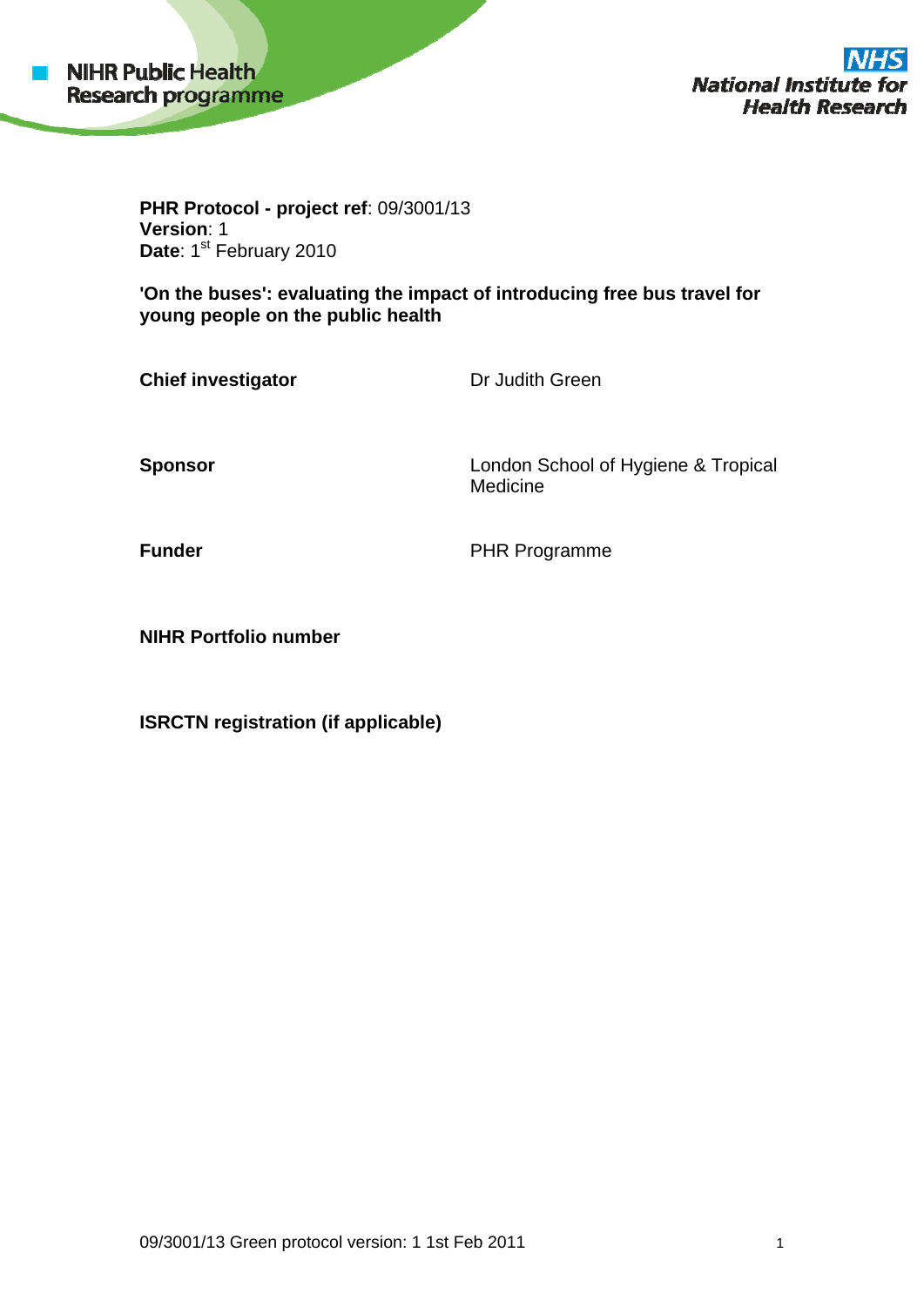## **Title: 'On the buses': evaluating the impact of introducing free bus travel for young people on the public health**

**Investigators:** Judith Green, Mark Petticrew, Phil Edwards, Paul Wilkinson (LSHTM); Helen Roberts (Iof E), John Nellthorpe, Charlotte Kelly (ITS Leeds)

Judith Green: HSRU, LSHTM, Keppel Street, London WC1E7HT [Judith.green@lshtm.ac.uk](mailto:Judith.green@lshtm.ac.uk)

## **1. Summary for general audience**

This study aims to assess the impact of free bus travel for young people on the health of the public. We will focus particularly on the effects on young people, but also intend to look at the consequent effects on other population groups for some outcomes.

In London, young people aged under 16 have been able to access free bus and tram travel since September 2005. This was extended to under 18 year olds in education, work or training in September 2006. One incentive for this policy was to decrease 'transport exclusion', and ensure that access to goods, services, education and training opportunities were not denied to some young people because of transport poverty. We would expect that this would increase health, as transport access is linked to well-being. However, there will be other health effects of free bus travel. These might include: young people walking less often or less far, and thus taking less exercise, or being more exposed to minor crime and assault as they travel further for longer distances. Free bus travel for young people might also reduce access other age groups have to transport if, for instance, the buses become too full, or older people are intimidated. Like other complex public policies, there are likely to be both health promoting and health damaging effects.

To assess these effects, we will begin with qualitative research talking young people and older citizens from a range of backgrounds to find out how they experience transport, and the ways in which they feel that access and use influences their health, and the broader determinants of health (eg: access to safe places to play and leisure facilities; opportunities for independent travel). An important element of this component of the project is to understand better how transport interventions can have differential effects on different population groups (eg by ethnicity, or deprivation).

This study then aims to measure as robustly as possible the overall impact on population health of this transport intervention. We will do this by first looking in detail at travel diary data to measure whether there have been any changes in the amount of bus and other kinds of transport undertaken by young people and others before and after the introduction of free bus travel. This will allow us to estimate the effect on access to transport, and on the amount of healthier 'active transport' (walking and cycling). Using comparisons between different age groups (with and without access to free travel) and national data will allow us to estimate how much of the change is due to the policy, and how much due to general changes in people's transport use. We will then look at the impact on injuries, both road traffic injuries and assaults, by using police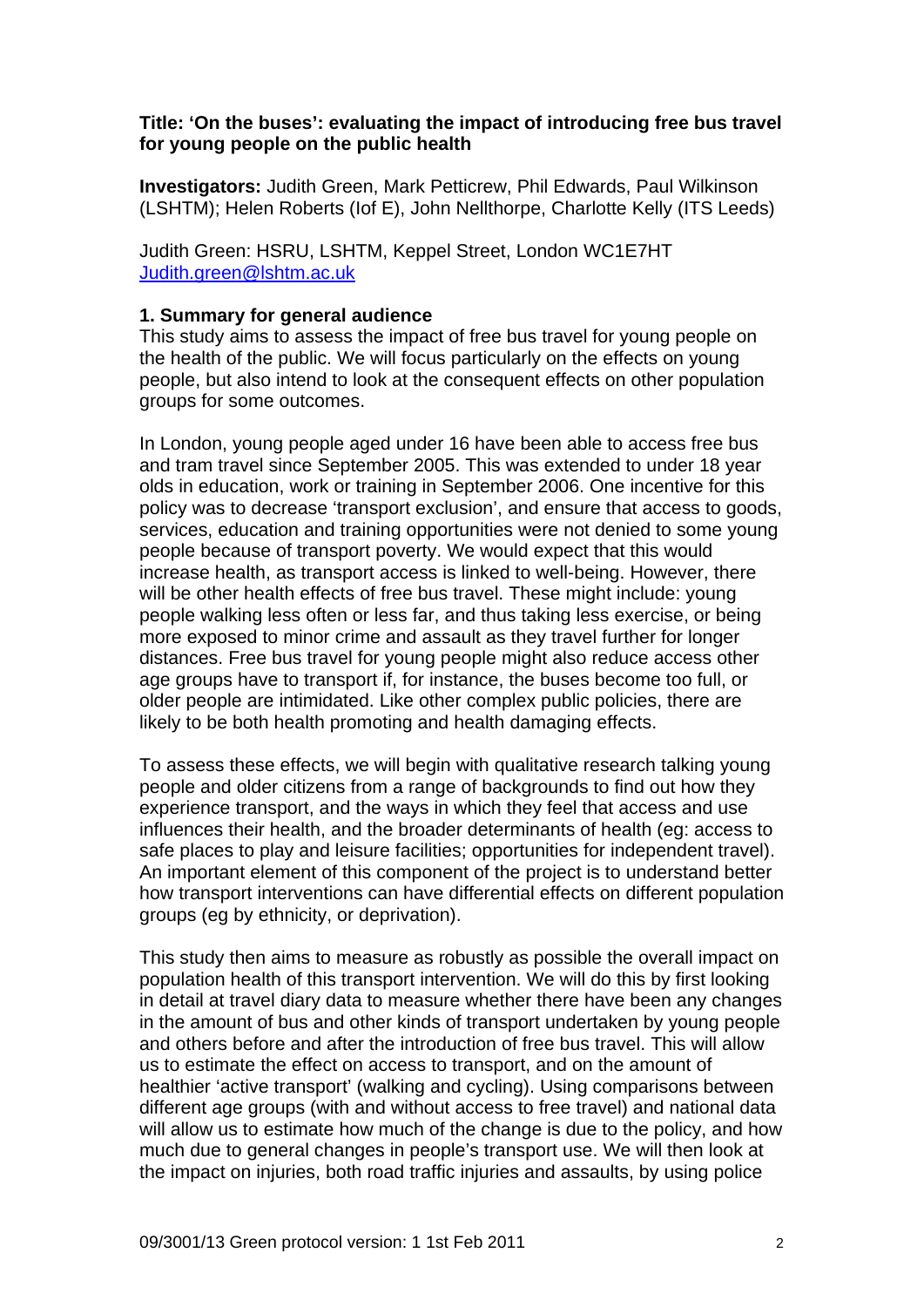records of traffic incidents and other available data sets (eg bus incident reports). Again, comparing these with national data and other cities, and comparing different age groups affected and not affected by the intervention will allow us to estimate how far changes identified are due to the intervention itself, and how far they reflect general background trends in, for instance, changes in the amount of walking or rates of injuries.

The need for public policy to be developed in the light of evidence is increasingly recognised, and we also aim to develop methods for developing this evidence base. This is a challenge, as transport interventions occur at the same time as other changes, and we need to develop methods to assess how far they have caused the effects we are measuring. Finally, we will draw on the transport studies literature on evaluating the costs and benefits of transport strategies to investigate the costs and benefits of this policy, from the perspectives of the economy, environment and society.

## **2. Background**

The extension of free bus (and tram) travel in London to under 16 year olds in September 2005 and under 18 year olds in September 2006 provides a unique and timely opportunity to evaluate a large scale intervention in public health. The retrospective evaluation of interventions in complex systems using before-and-after experimental designs has well-known limitations for causal inference. However, although complex interventions of this kind are often not susceptible to 'hard' evaluations, they have traditionally been implemented, and will continue to be implemented, without evaluation, and an urgent need has been identified to build an evidence base (Ogilvie et al 2006, Petticrew et al 2005). This is consistent with the approach outlined in the recent MRC Complex Interventions guidance (2008) which underlines the need to evaluate even when randomised trials are not possible, using the best available methods. Notwithstanding the inevitable methodological limitations, we believe that this particular case study offers a significant opportunity to test the strengths and otherwise of a natural experiment in an area with a range of important public health impacts including injury, crime, social exclusion and sustainable development. The strengths of this particular case study in terms of the potential for maximising our faith in causal attributions include:

- 1) The intervention was introduced in a two step process (under 16 year olds, then under 18 year olds a year later), providing scope for internal comparisons;
- 2) Using London as our case study enables us to use more robust injury data sets, and more detailed travel diary data (including socioeconomic indicators), than available elsewhere, with relatively long series of before and after data providing sufficient power for interrupted time series analyses, sub-group analyses and sensitivity analyses.
- 3) For key health outcomes, we have comparable national data to enable us to estimate background trends.

A significant thrust behind the decision of Transport for London (TfL) to extend free bus and tram travel to under 16s and then to 16-17 year olds in full time education or unwaged training was to reduce *social exclusion* by reducing 'transport poverty' and thus impact on a key determinant of health by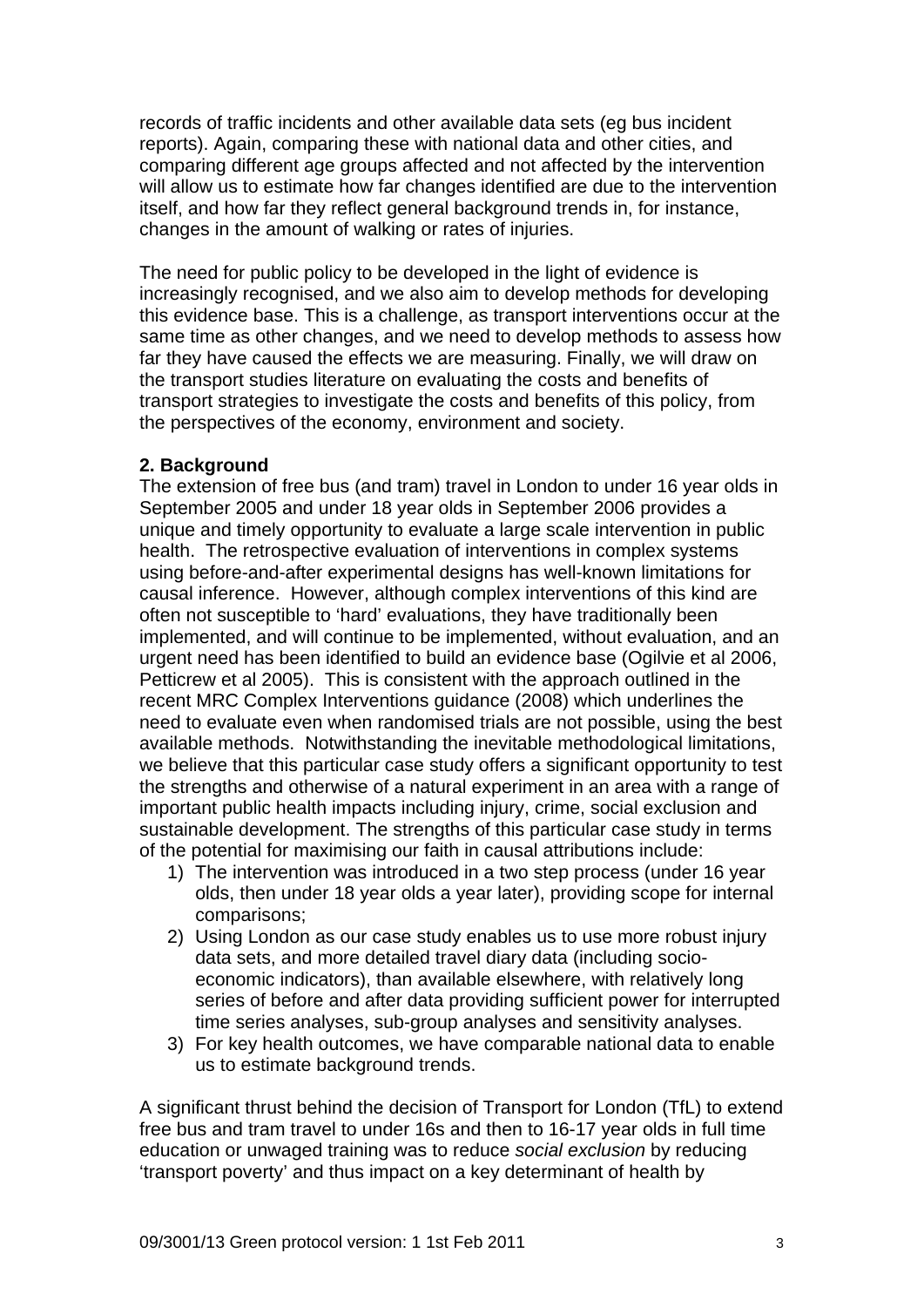improving the access of young people to education and training (SEU 2003). The extension of free bus travel was also part of a broader environmental strategy with health implications, aiming to increase bus travel in order to reduce private car use in London, thus impacting on *pollution levels* and *road injury*. Extending access to bus travel is also likely to have a range of other direct and indirect effects on public health. It may change the amount of *active transport* (walking and cycling) undertaken by young people, either through increasing the number of trips made, or by replacing other modes (such as walking or car occupancy). There may be consequent impacts on other population groups, if more bus transport by young people reduces willingness to travel by bus by others, particularly older citizens, thus exacerbating inequalities in transport access. As a public health intervention, therefore, the extension of free bus travel to young people is likely to have a number of positive and negative effects on health, the determinants of health and health inequalities. To date, there is little robust evidence on which to assess the overall impact of such large scale interventions for the public health.

There are real challenges in evaluating these impacts, not least because they affect very different types of health outcome. The problems are suggested by Watkiss et al's (2000) comments on comparing the relative contributions of road accidents and pollution to fatalities in London for a health impact assessment. Although both outcomes can be quantified and compared, the causal links for pollution are less direct than for injuries, and the population groups affected differ in some respects. In the proposed study, there will be similar challenges. The benefits of increased access to educational opportunities have long term (but difficult to measure) advantages for health, but there are possible damaging effects on cardiovascular health from decreased time spent walking, although these may bring lower risks of being injured on the road. Evaluating these positive and negative effects on immediate health, the determinants of health and health inequalities, is difficult for three reasons. First, the causal pathways by which transport interventions might affect transport mode choice and therefore health are as yet poorly understood. There are likely to be complex interactions with, for instance, transport mode choices changing over time in response to the behaviour of other travellers (if, for instance, bus travel becomes more or less attractive). Second, we do not yet have sufficient evidence to quantify the risks and benefits of many of the known but distal effects of transport policy, such as the effect of reducing transport poverty (Watkiss et al 2000). Third, we know very little about the differential impact of transport mode choices on health across population groups, and thus the potential effect on health inequalities. For instance, using 'active' modes such as walking may have very different impacts on mental health (and even physical health) for those for whom it is a choice than for those who have no alternatives: we cannot assume that active transport is necessarily, for all groups, always a benefit for health.

Despite a growing research literature on the links between particular transport modes and health outcomes (eg on road traffic injuries) there is a relatively weak evidence base on how transport policies relate to health and wellbeing in the broadest sense (Ogilvie et al 2006), and how these relate to inequalities in health outcomes. The proposed study aims first to map the salient health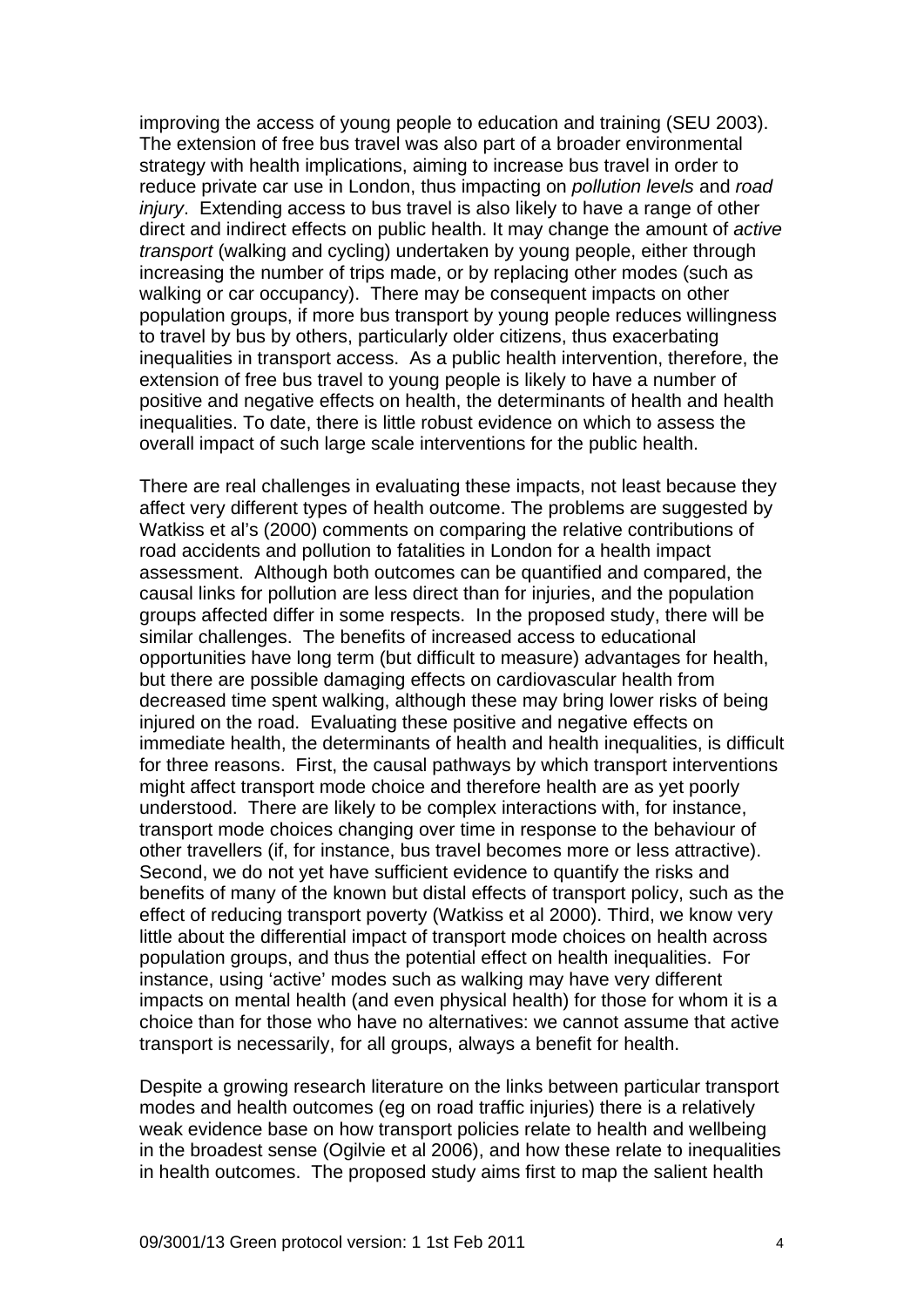benefits of transport access for key population groups, using qualitative methods to investigate the ways in which transport mode choices (and the recent and expected interventions affecting these) may influence health outcomes. We will identify, and evaluate the utility of, sources of evidence on the outcomes identified. Second, we aim to produce a robust evaluation of the impact of free bus travel on important direct health outcomes for which we have good evidence (proportion of time spent in active transport and alternative motorised modes; road injury), and to examine whether the effects on these outcomes differ across the population. Third, we aim to develop and apply a method for conducting an economic evaluation of these health impacts.

#### **2.1 Existing research**

Transport policies and systems are increasingly accepted to have the potential to be both health promoting and harmful to health, and to contribute to the maintenance of health inequalities (Exworthy et al 2003, SEU 2003). However, the evidence base in this area, although relatively stronger on the transport policy side, is weaker in relation to the health related outcomes of changes to transport policies (Killoran et al 2006). Evaluations of concessionary or free bus travel provide useful background for mapping the potential range of impacts, but few of these have utilised robust designs or been published in peer reviewed journals. An evaluation of national concessionary travel in Scotland, for instance, identified some modal shift from private car use and an increase in active travel, but could not determine how far this was the result of free bus travel provision, given limitations in the study design (Halcrow Group Limited 2009). The proposed study aims to build on such 'grey literature' evaluations by drawing on: the relatively small, but developing, body of research on methodological approaches to studying interventions in complex system in the absence of RCT evidence; the (generally) qualitative literature that contributes to understanding the likely implications of transport interventions for inequalities in health; and the economic literature on the costs and benefits of transport systems and transport mode change. An initial conceptual model (see diagram in appendix) of how this intervention is hypothesised to affect the public health draws on a growing body of literature addressing elements of the likely causal pathways. This evidence is summarised below, under headings starting with the most immediate and direct effects of transport policies – injury – and ending with the more distal and difficult to measure.

**Injury** Injuries are the health outcomes most obviously associated with transport. Although attributing injury rate changes to transport policy is challenging, our previous research has developed methodological approaches for strengthening the credibility of causal attribution, through for instance using multiple interrupted time series analyses for evaluating the impact of 20mph zones on road safety. In the UK, despite falling rates of road traffic injury in young people, stark inequalities remain in the risk of being injured on the road, with those in more deprived areas and those in some minority ethnic groups at highest risk (Edwards et al 2006a, 2006b, Steinbach et al 2008). A major contributor to this risk, and to inequalities in risk, is exposure. Given that in the UK risks of road injury remain higher for pedestrians and cyclists (Sonkin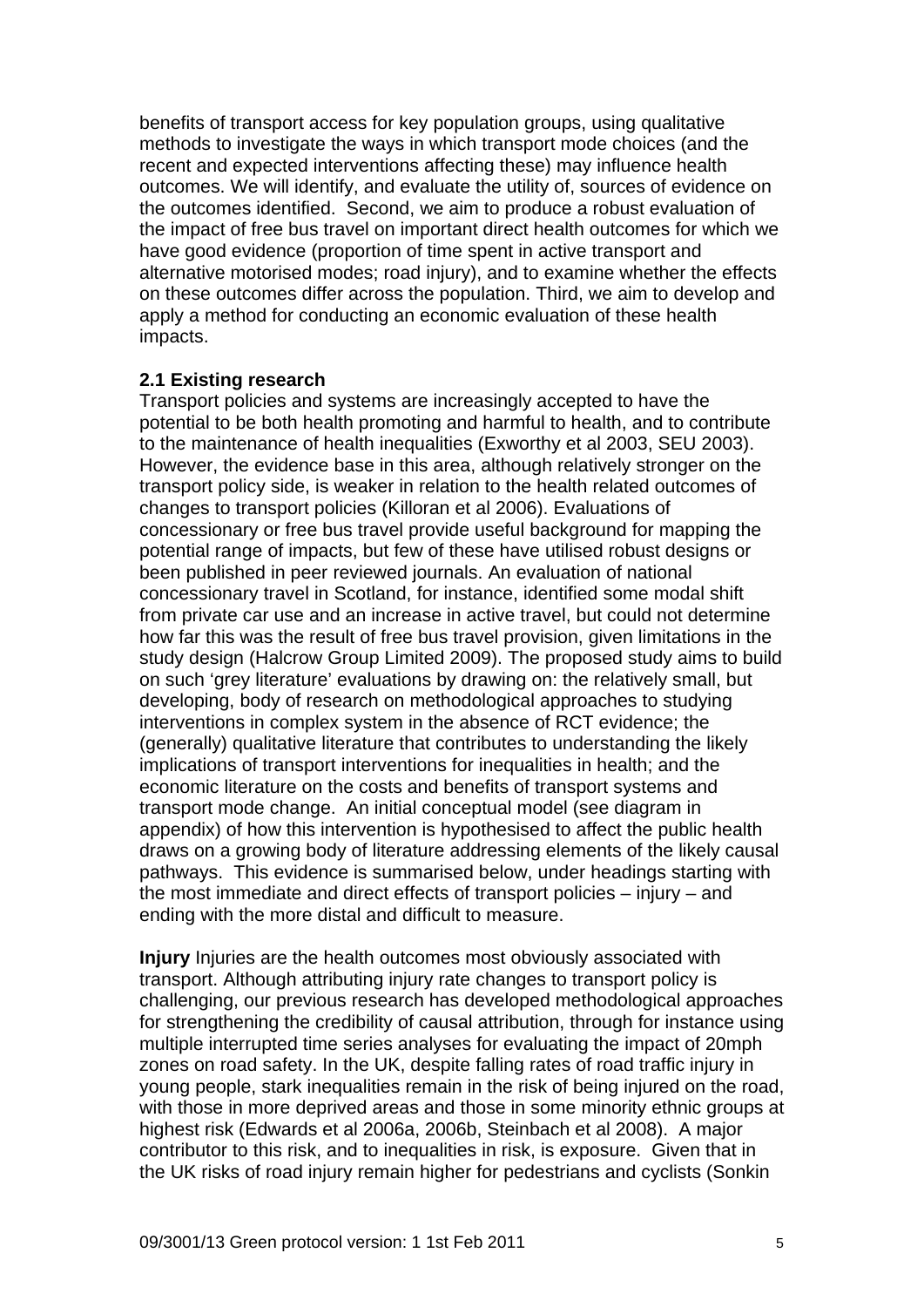et al 2006), the greater likelihood of those in lower income groups to be walking rather than being driven puts them at greater risk. Drawing on the evidence on exposure and injury, we hypothesise that injury risk and inequalities in injury risk will decrease if bus transport displaces those modes more exposed to road danger (ie walking and cycling), but increase if it displaces private car use.

**Pollution** Subsidising bus travel has long been seen as a potential strategy to reduce private car use (Quarmby 1967), and has attracted more recent interest as a key element in reducing pollution and global warming. The immediate health impacts from pollution reduction of any modal shifts resulting from this intervention are likely to be too modest to assess quantitatively within the proposed study (Tonne et al 2008). However, research suggests that short term interventions can have lasting changes on transport mode choice (see eg Fujii & Kitamura 2003), and we will qualitatively explore the potential for future modal shifts resulting from changing perceptions of the acceptability of bus travel for young people.

**Public transport and active transport** There is a growing body of international evidence demonstrating associations between 'active' commuting and lower risks for overweight (see eg Gordon-Larsen et al 2005, Oja et al 1998), with a systematic review estimated that active commuting was associated with an 11% reduction in cardio-vascular risk (Hamer & Chida 2007). These gains are also seen for adolescents cycling or walking to school (Cooper et al 2008, Oja et al 1998). In addition to the direct health gain for the individual, increasing the proportion of active transport compared with private car transport has been linked with rather ambitious public health gains, such as reduced global warming and increased social cohesion and community safety (DfT 2004a).

The role of public transport in encouraging active transport is poorly understood for the UK. Evidence from the US suggests that increasing access to public transport can increase the amount of active transport undertaken enough to have a public health impact on obesity, particularly for men (Zheng 2008, Besser & Donneberg 2005, Edwards 2008). In addition to walking to transport, there may be a gain from walking within transit systems (see eg a study from Paris on the proportion of walking done within transport systems (Julien & Carré 2002). In contexts such as London, with less private car use and better public transport provision, improving access to affordable public transport may have very different effects, and *reduce* the amounts of active transport undertaken, if it simply replaces walking. However, given the suggestive evidence from Scotland that concessionary fares can stimulate trip making (Halcrow Group 2009), the overall impact could be an increase in levels of active transport.

**Transport interventions and inequality Ogilvie et al (2004) noted that in** general we know relatively little about the social distribution of health impacts of transport interventions. International comparisons suggest that the distribution of active transport depends on inter-relationships between transport systems and social structure: for young people, for instance, active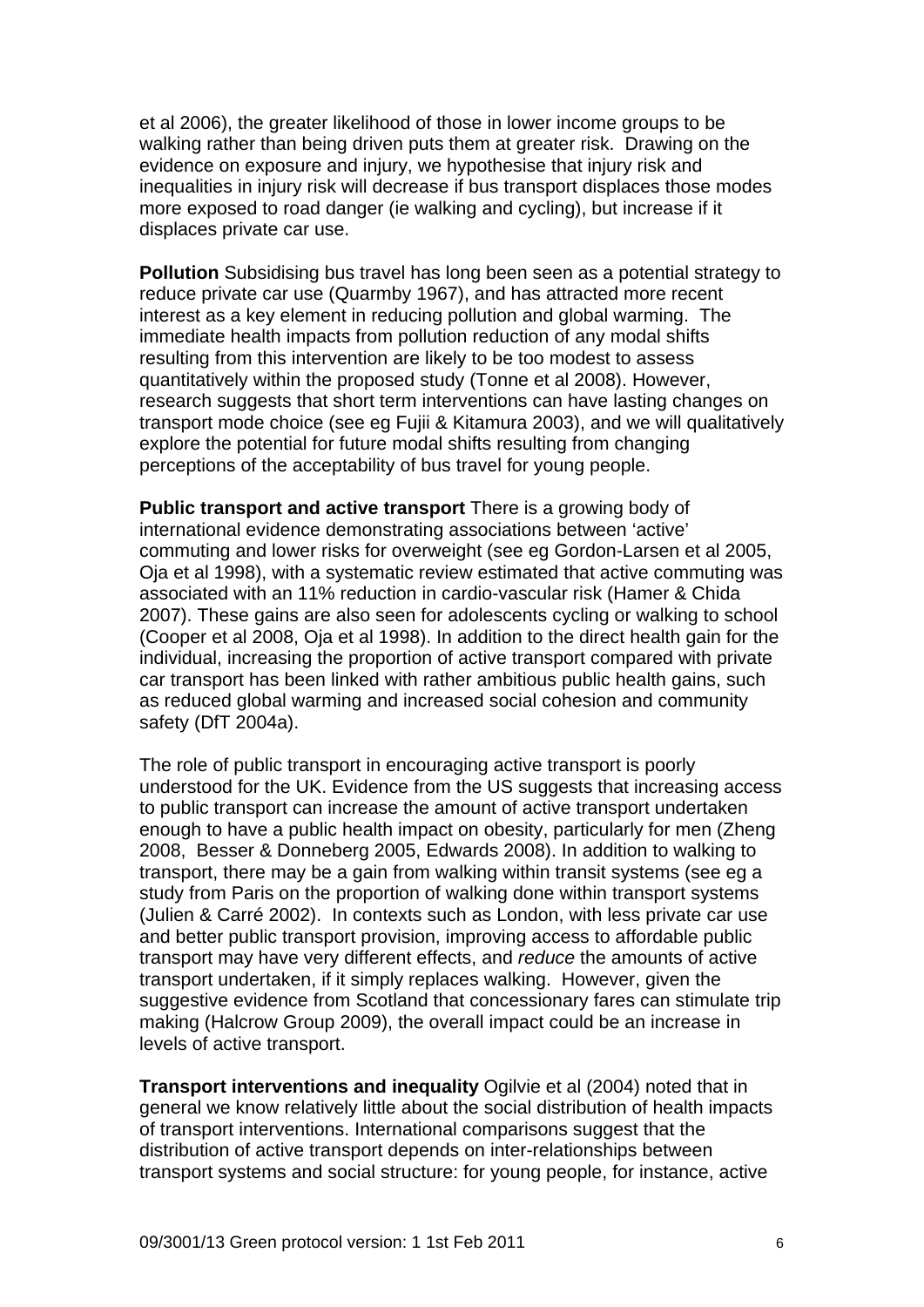modes of travel to school or college were more likely in high income groups in the United States (Gordon-Larsen et al 2005) but less likely for immigrants and high income groups in Canada (Pabayo & Gauvin 2007). In single settings, the impact of policies such as free bus travel may well have differential impacts on different population groups over time, as the *social meaning* of bus travel, or walking, changes. Whereas active transport may have health benefits for those who *choose* it, qualitative evidence suggests negative health effects for those for whom it is a compulsory form of transport (Bostock 2001). Given the suggestion that *perceived* health benefits may be an important determinant of whether activity does benefit health or not (Crum & Langer 2007), and evidence that views on the role of transport vary by socio-economic status (Brunton et al 2006, SEU 2003), how people *understand* the role of transport (particularly active transport) and health will be key to unpacking potential pathways linking transport policy and health inequalities.

**'Transport poverty' and social exclusion** The Social Exclusion Unit (SEU 2003) reviewed literature and case studies on the ways in which poor access to transport can reinforce social exclusion, documenting how the cost of transport can be a barrier for 16-18 year olds undertaking education or training. Free bus travel for young people was intended to address such social exclusion due to transport poverty through, for instance, increasing access to education, training, and recreation. Access to transport is also likely to have health benefits for independent mobility for young people, which has been identified as important for increasing self-esteem and an essential factor in inequalities for young people. These are important outcomes, but there is in general less evidence on such wider social and health effects of different transportation choices (Watkiss et al 2000), and little robust research evidence to draw on. As Preston (2009) has noted, 'social exclusion' has proved difficult to operationalise, and more work is needed on quantifying health benefits beyond those of mortality reduction.

Transport for London commissioned some limited evaluative work on the impact of free bus travel on these outcomes (Synovate Ltd 2006, 2007), based on surveys of users and non-users of the scheme. As the samples were not representative of the population, no firm conclusions can be drawn from these about the impact on access to education, training or independent mobility, but 14-15 years olds reported that access to free bus travel had increased access to sports and other recreational opportunities (Synovate Ltd 2006), and the majority of 16-17 year olds 'strongly felt' that the scheme had increased their likelihood of staying in full time education, particularly in lower income and minority ethnic groups (Synovate Ltd 2007).

**Updates of reviews** The literature review will be updated at project start, drawing on the wide range of health, transport and methodological expertise of the applicants, and including reviews using an appropriate search strategy to search the transport databases TRIS (Transport Research Information Service), IRRD (International Road Research Documentation), and TRANSDOC and relevant web sites of the road safety organizations.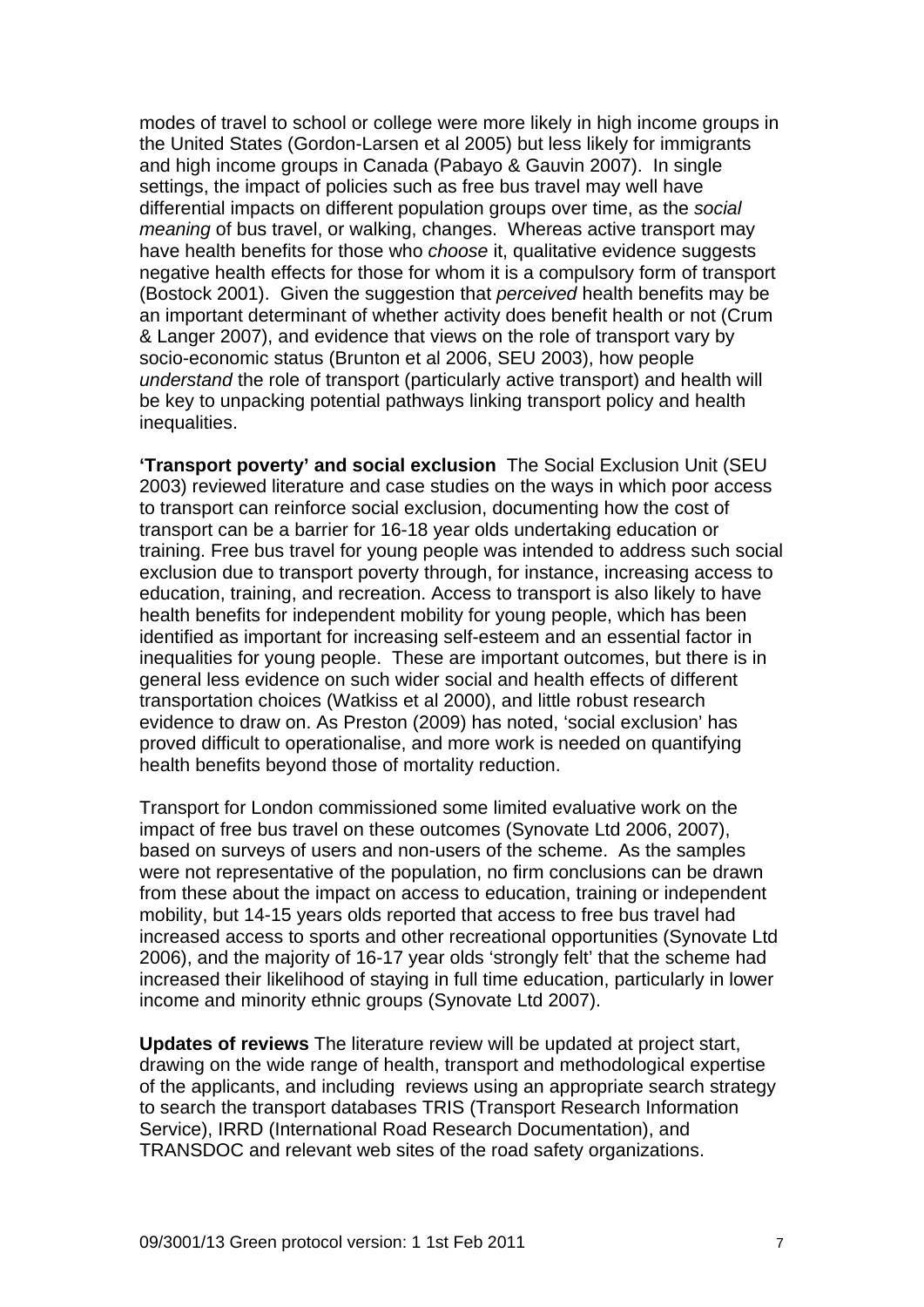# **2.2 Risks and benefits**

The introduction of free bus travel is, then, likely to have had a range of direct and indirect effects on public health and health equity, anticipated and unanticipated, positive and negative. Both risks and benefits are likely to have resulted from both the *increased availability* of transport to young people, and changes in the share of *modes* of transport used (eg, from walking to bus travel) by young people and others. We have reasonable evidence on which to hypothesise the direction of some of these effects, but rather weaker evidence for others, for which we will produce robust evidence for direction of effect where possible. The literature summarised above suggests a conceptual model of key causal pathways linking the intervention and health outcomes (see appendix), which would include the following major components:

**Impact on the determinants of health for young people**. These are likely to result from increased access to transport. Hypothesised benefits to wellbeing from reductions in 'transport poverty' accrue from increased access to education, training opportunities, social support, recreation and independent travel. Many of these outcomes are under-researched, and there are no data providing direct measures on potential benefits for health. However, for 2005-06, the Active People Survey has data on the activity patterns (periods per week of moderate physical activity) of a little over 1500 16 to 18 year olds in London, and data will soon to be available from the second survey. Such evidence will provide useful data as background to the qualitative analyses, which we propose to use *to map the impact of free bus travel on the broader determinants of health. We will also investigate potential sources of evidence on outcomes such as increased access to education post-16 and increased participation in active recreation.* 

#### **Impact on the amount of active transport undertaken by young people**.

Although the Synovate Ltd (2006, 2007) surveys identified reported lower use of car transport for school journeys, they also identified that bus travel had replaced some walking. Reduced active transport may exacerbate the rise in overweight, obesity and other cardio-vascular risks (Frank et al 2004, Gordon-Larsen et al 2005, Hamer and Chida et al 2008). While active transport is being encouraged as both a route to reducing pollution in urban areas and increasing the health status of the population (TSO 2004, DfT 2004, TfL 2006), as suggested in the literature review above, it is as yet unclear how far the provision of public transport influences the amount of active transport undertaken in the UK. We hypothesise that extending free bus travel has reduced the amount of active transport undertaken by young people. However, given that in other settings, increased public transport access has increased levels of walking, it is possible that this intervention has stimulated trip taking, and had an overall positive impact on the levels of active walking. London has relatively good and detailed travel diary data, which will allow us to look at changes in transport mode use before and after the intervention and at differences across population groups. *We aim to measure the impact of the introduction of free bus travel on travel mode share, thus evaluating the impact of extending free bus travel to young people on active transport levels.*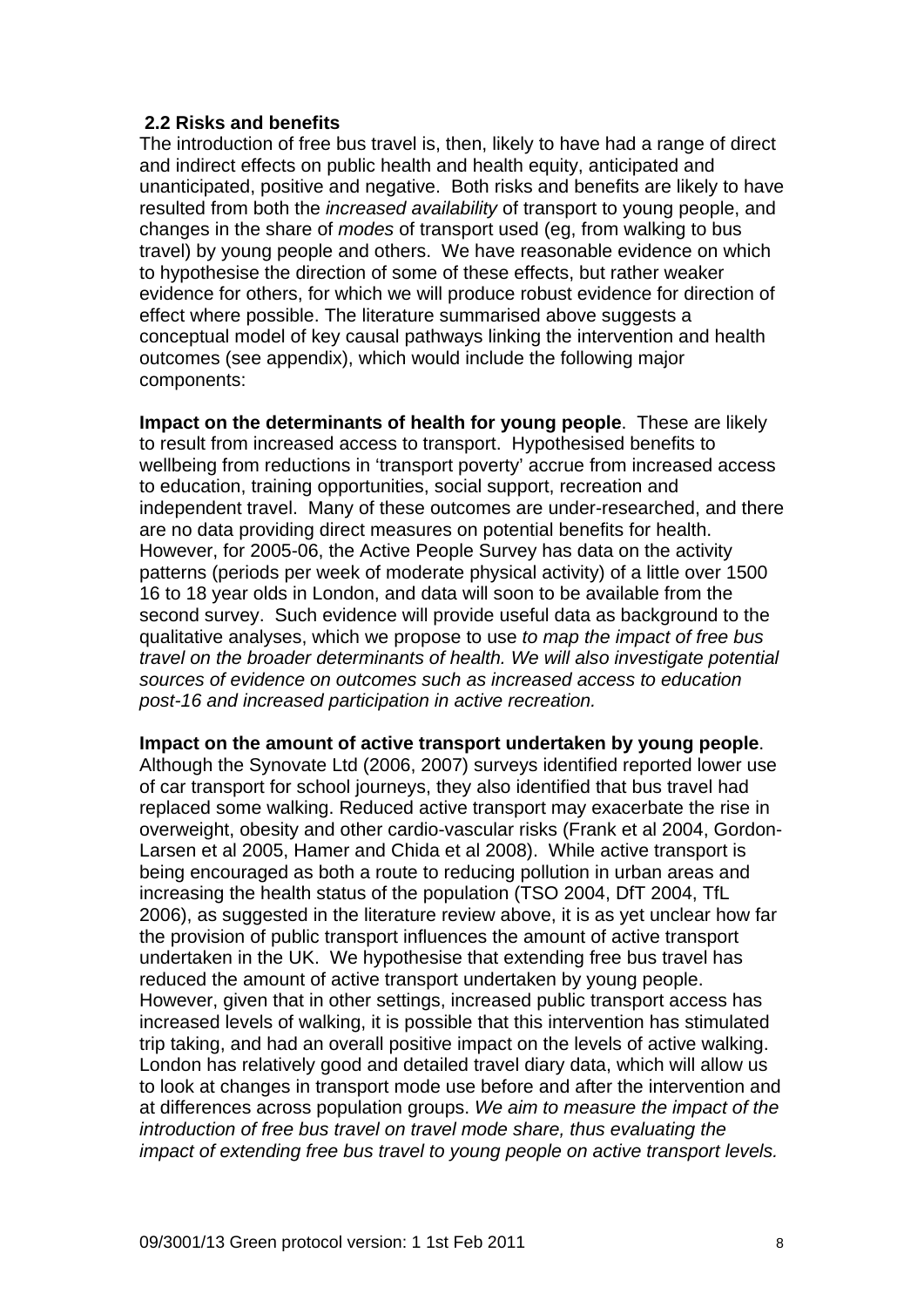**Impact on injury rates in young people**. In terms of potential direct effects on health, both increased access and change of mode are also likely to change young people's *exposure to the risks of road traffic injury*, and (through potentially increasing the duration and range of their journeys) to assaults. We will explore the use of Bus Incident reports as a source of data on change over time in assaults, using methods that minimize the influence of potential variations in reporting practice. Injuries continue to be a key contributor to morbidity, mortality and inequalities in this age group (Edwards et al 2006, Edwards et al 2008). The effects of increasing access to transport in general and the effects of changes in mode of travel are likely to be bidirectional. Increasing access to and use of bus transport may lead to greater exposure over larger geographical distances, thus increasing risks of road injury or assault. However, changes in mode of travel, from walking or cycling to bus travel, may decrease exposure to road injury, given the evidence that (currently) in the UK, walking or cycling pose greater risks than other modes (Sonkin et al 2006). *We aim to measure the changes in road traffic injury and assaults following the introduction of free bus travel.*

**Determinants of health for older age groups** Changes to young people's travel behaviour could be hypothesised to have consequent effects on health and the determinants of health for other population groups. If larger numbers of young people are using buses, this may reduce willingness to travel for other users, either through direct exclusion (if buses are too full) or through 'fear-based exclusion', with elderly people in particular reported to be concerned about personal safety and security (DfT 1999). The extension of free travel to under 18 year olds has exacerbated public concern about criminal damage, anti-social behaviour and assaults on buses, although it has been difficult to identify whether incidents have actually increased (London Assembly 2008). Concerns about young people and their contribution to 'fear based exclusion' are certainly not new (DfT 1999), but it is unclear whether extending free travel for young people has contributed to reductions in wider population use of the bus network. *Using travel diary data, we will examine transport modal shifts in other age groups to identify trends over time in active transport. Qualitative research with older citizens will explore their accounts of links between young people's access and their own bus use.* 

# **2.3 Rationale for current study**

*Need for research* Wanless (2004) and others (Ogilvie et al 2006) have suggested that opportunities to learn more about the effects of policies (such as transport and other social policies) on public health need to be seized if the public health evidence base is to develop. The introduction of free bus travel to young people in London provides a unique opportunity to understand the health promoting and health damaging effects of a policy intervention and to contribute to methodological development in relation to evaluating the public health impact of interventions in complex settings. A key challenge is to develop methods for assessing health impact in the absence of RCT evidence. In many cases, **natural experiments** are likely to provide the best available evidence despite problems of confounding (Craig et al 2008). Such opportunities arise rarely.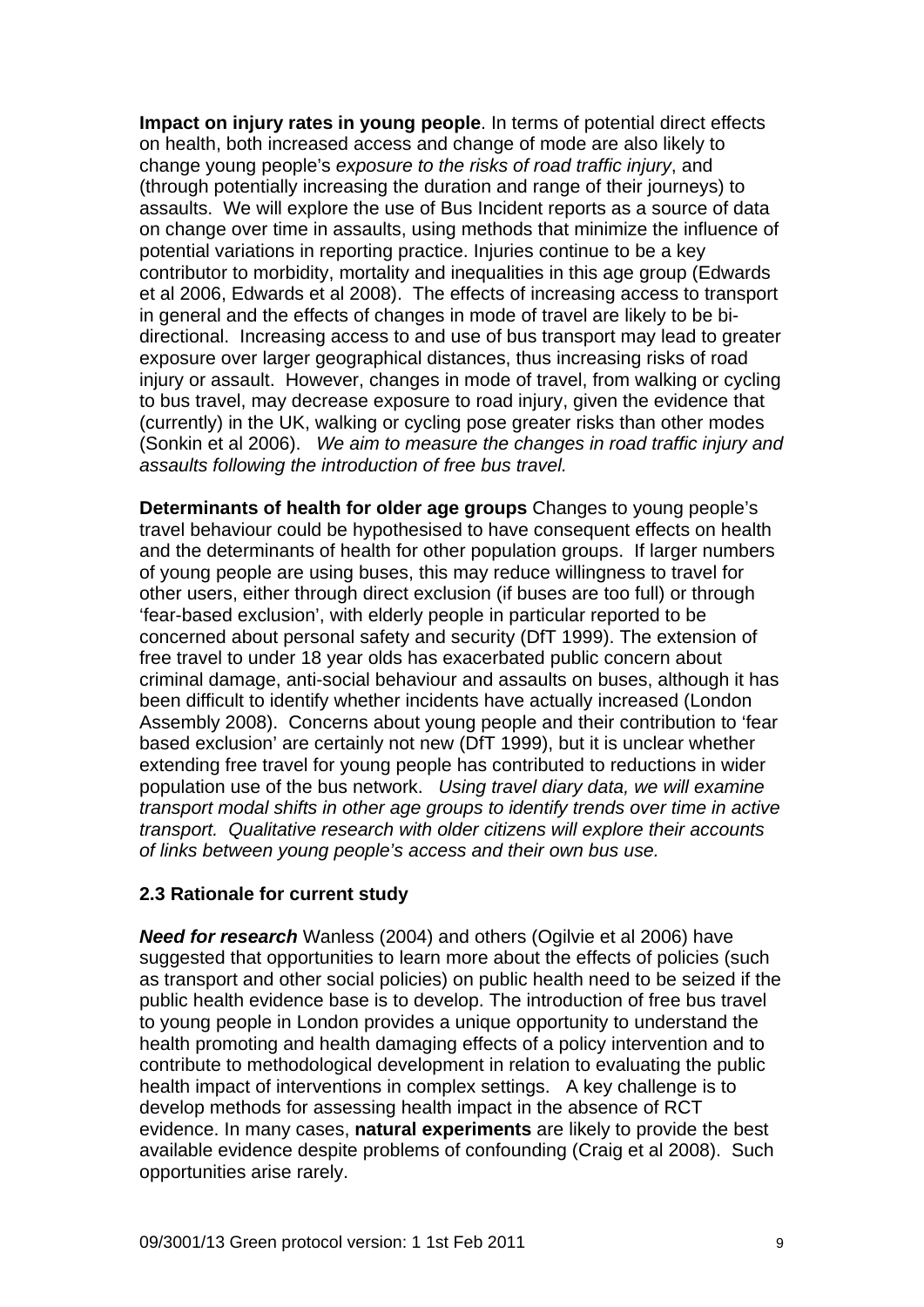In this case study, we have the opportunity to exploit relatively robust data sets (for instance, more detailed travel diary data than available for the rest of the country, and more complete road traffic injury data) in order first to address some key empirical questions that are currently underexplored. These include whether extending public transport provision in a UK setting increases or decreases active transport. In this context of increasing policy interest in the health effects of transport interventions, this is an important issue. Second, this team brings together an established group that have been working on methods for evaluating public health interventions in complex systems with an internationally recognised group of transport economists, drawing on the well-developed methods for evaluating the economic costs and benefits of transport policies. This provides a significant opportunity to strengthen the health economic evaluation of such interventions.

**The setting** London is unique in its transport systems, with a faster growth in bus transport than other parts of the UK, and lower levels of car ownership. It also has a unique regional governance of the system (through the Mayor of London's duty to develop transport policies). The policy and infrastructure context (co-interventions, policy imperatives, bus availability) of the intervention will be carefully described in our outputs. Although, as with all single case studies, the specific empirical findings are likely to have limited generalisability in a narrow sense, there are good grounds for assuming a high degree of conceptual generalisability from this study. First, single case studies can demonstrate the possible. The Report from the Committee of the Social Determinants of Health (WHO 2008), for instance, cited the London congestion charge as an example of a transport policy with public health benefits. Second, lessons learnt from London are likely to be closely followed by other urban centres on issues such as the potential implications of policies that aim to increase bus travel. Third, methodologically, this case study will generate considerable knowledge of the strengths and weaknesses of secondary sources for evaluating public health outcomes; methods for integrating data to strengthen the credibility of causal pathways; and designs for strengthening causal inference through appropriate internal comparisons.

#### **3. Research objectives**

To develop our understanding of how travel access affects the indirect or **broader determinants of health**, we aim to explore the likely effects through qualitative work mapping young people's and older citizens' experiences and views. Integrated with the quantitative findings, this will contribute to identifying plausible causal pathways that link transport to health.

To assess the public health impact of free bus travel we need first to identify changes in travel behaviour, to estimate the impact on a key **determinant of health** (active transport) and on potential travel exclusion for both young people themselves, and for other age groups in the population. Second, we need to identify changes to injury rates for 12-15 and 16-17 year olds before and after Sept 2005 and 2006 respectively in order to estimate the impact on **direct health outcomes** for these age groups. We then need to account as far as possible for confounders through appropriate population, place and time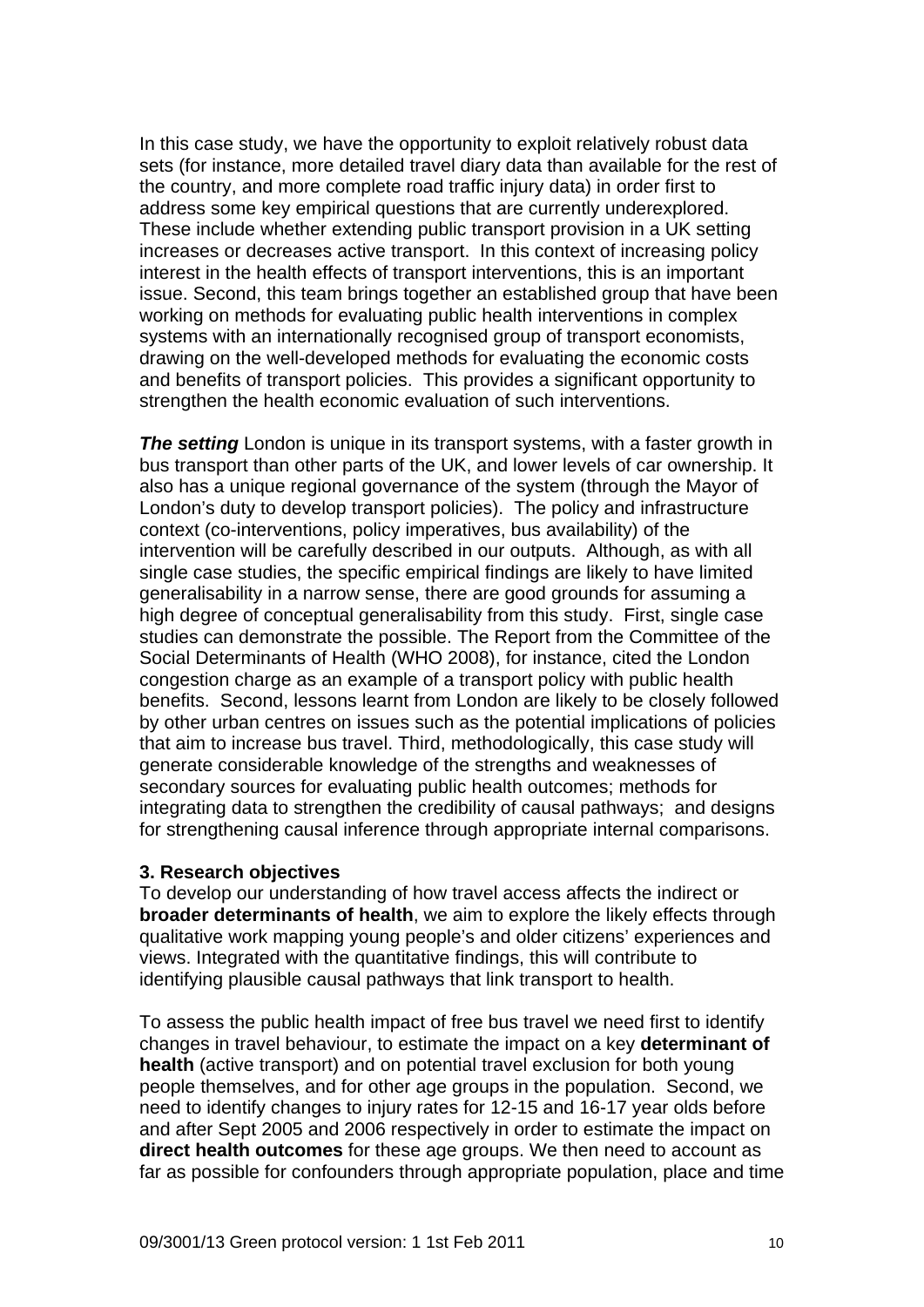comparisons. With robust estimates of the effects on injury and active transport, we can then develop methods for economic evaluation. The objectives of the study are therefore to:

- 1. Determine the causal pathways that plausibly link transport interventions and young people's health;
- 2. Identify the ways in which young people and older citizens understand the role of bus and other transport mode access in facilitating and constraining their wellbeing;
- 3. Assess the impact of free bus travel for 12-17 year olds on their use of bus and other transport modes;
- 4. Assess the impact of free bus travel for 12-17 year olds on the use of bus and other transport modes by older age population groups;
- 5. Identify changes in the incidence of injury in young people after they had access to free bus travel;
- 6. Investigate, develop and apply a method for conducting an economic evaluation of the health impacts from introducing free bus travel for young people in London and other similar social interventions.

# **4. Research design**

# **4.1 General design issues**

This mixed-methods study will essentially track a natural experiment (Petticrew et al 2005). It aims to integrate a range of data sources and methods of analysis within a quasi-experimental design in order to evaluate the impact on public health of the introduction of free bus travel for young people in London. In order to develop a detailed causal pathway model, and evaluate the positive and negative impacts on health, we will use a combination of methods. First, qualitative research will be used to explore young people's and older citizens' perspectives. Second, secondary analysis of existing data sets will be used to determine the impact of the intervention on travel behaviour (modes of transport used) and active recreation to identify the likely impact on active transport. Third, secondary analysis of police data and Hospital Episode Statistics will be used to assess the impact of free bus travel on injury outcomes (transport injuries and assaults). Working with our advisory group, these data sources will be integrated to develop plausible causal pathways linking transport and the broader determinants of health. Finally, we will draw on the growing body of evidence on monetary values for health effects (eg injuries, assaults and changes to levels of active transport) to develop and conduct an economic evaluation of the key health outcomes identified by this case study.

The general design of this evaluation equates to an untreated control group design with pre- and post-test in Cook and Campbell's terminology, which they note is the most frequently-used interpretable quasi-experimental design. However, within each aim (see below) we propose methods to increase the credibility of causal inference. These will utilise best practice in the design and analysis of observational studies to minimise threats from confounding, and increase the credibility of causal attribution. We will examine aspects of internal consistency of evidence (whether intervention effects are similar in different age groups, and across more than one outcome); specificity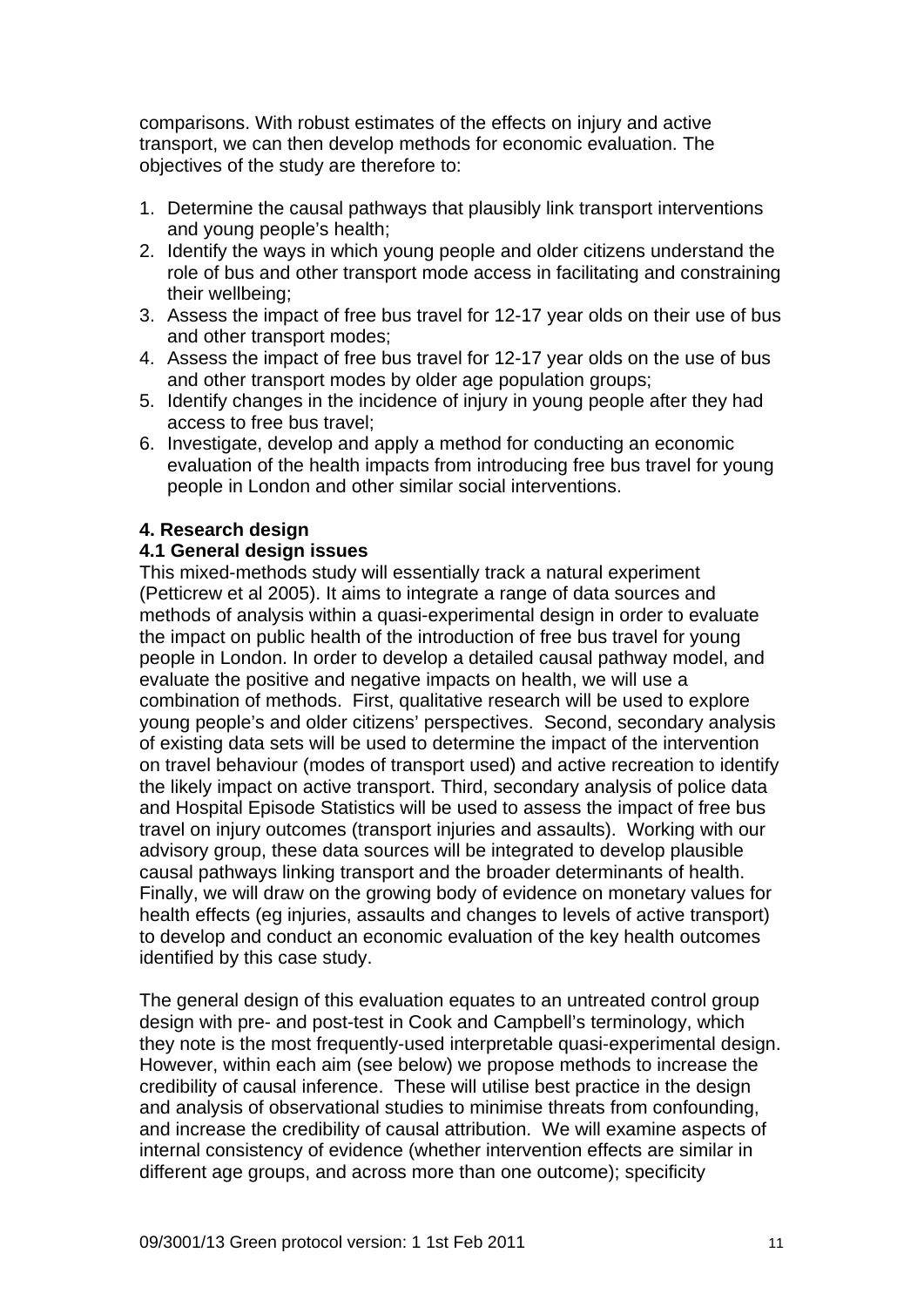(facilitated by comparison of changes in London with other cities and in London taking account of national background trends); and coherence (addressed through cross-reference to existing studies and knowledge of the determinants of active travel, and through the new qualitative data). Evidence for some outcomes (eg injuries) will be stronger, given there is sufficient data to conduct interrupted time series analyses. Causality is also determined by the observed strength of association which will be assessed at the analysis stage. Glasziou (2007) and others for example provide guidance on the interpretation of effect size data from observational studies when RCTs are not possible. The examination of Dose-Response relationships will strengthen the credibility of interpretation, and these will be estimated by the use of proxy measures of bus access, such as SOA level Public Transport Accessibility Levels. Qualitative data derived from a range of stakeholders will also permit examination of "local history" explanations for any observed differences. GIS methods will be used to describe in detail the transport environment across the study area.

#### **4.2.Methods**

#### **4.2.1 Methods - Aim 1**

*To determine the causal pathways that may plausibly link transport interventions and young people's health.* 

In addition to adding to much needed evidence in the field of transport, this study will contribute to methodological development by: identifying and reviewing available and robust sources of data that can be used to estimate public health gain; identify and assess methods for addressing known biases in observational studies (eg, setting out clear *a priori* hypotheses, using appropriate comparator data sets to address known confounders, use of multiple data sources) and develop understanding of causal attribution in non-RCT designs through integrating qualitative and other data sources. The approach will involve using the qualitative data which describes (among other things) the choices young people make about transport, and the influences on their travel behaviour; observational data; interviews with other stakeholders; and quantitative data on the actual changes in transport behaviour. These will be integrated into a general model describing the relevant causal pathways and the specific mechanisms. This is consistent with recommendations from Shadish et al. (2002) on the use of qualitative and quantitative data to support the development of generalised causal inferences from experimental and quasi-experimental studies. They describe how observational/ethnographic methods and statistical models incorporating independent, dependent, mediating and moderating variables can be integrated (as we intend in this study), with the purpose of exploring potential explanations and pathways. While no study is in itself intrinsically generalisable to all settings, generalisations can be rendered more causally convincing if they explore detailed pathways, mechanisms, and outcomes, as we seek to do in this project. This applies as much to experimental as to nonexperimental evaluative studies. However if this process of describing mechanisms is done thoroughly, then common underlying processes may be identified which may be relevant to similar interventions in other settings (such as other cities).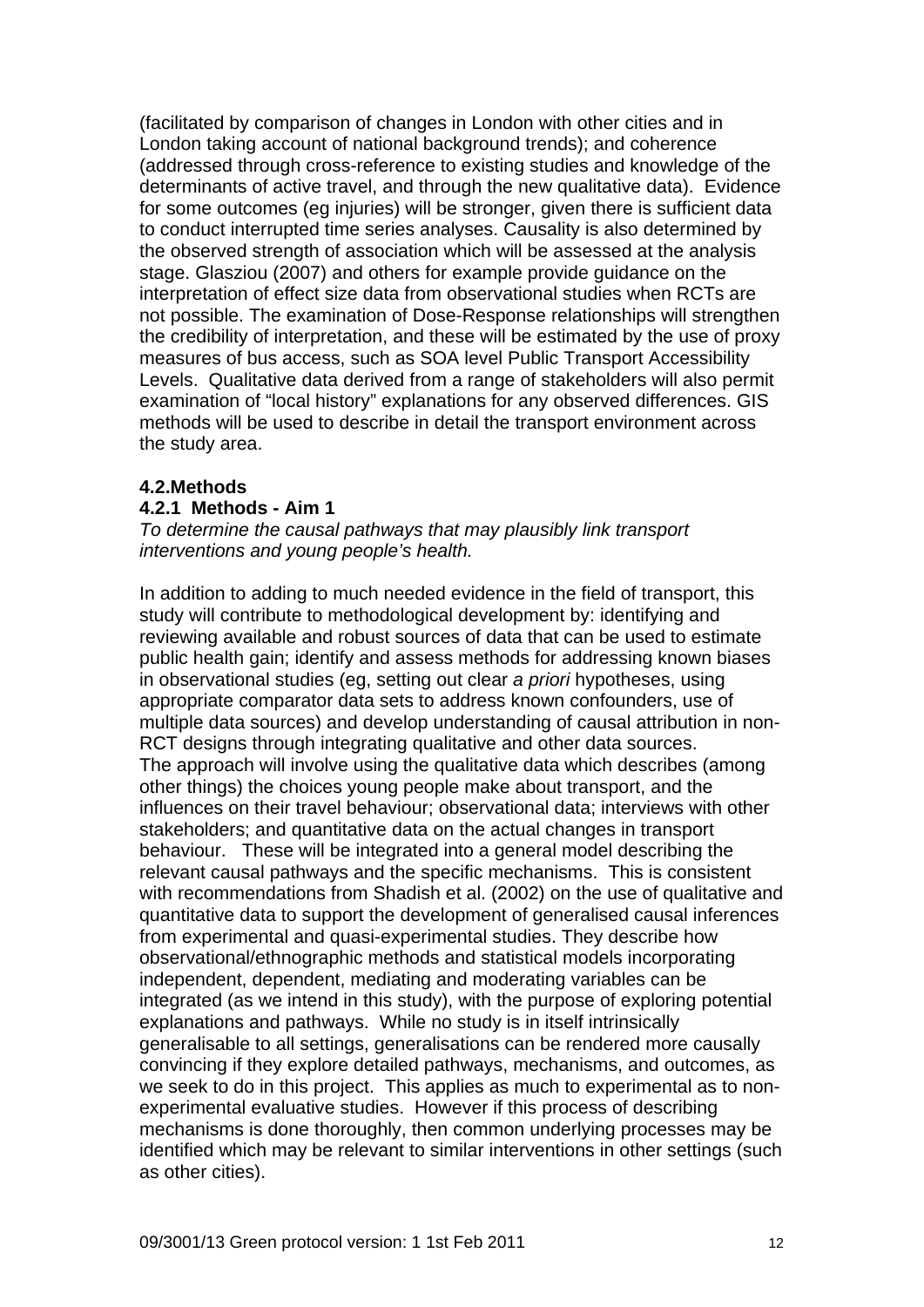It can be argued that London is unique and the findings are not generalisable. However the same argument can be made about *any* evaluation of a social intervention, in any setting, randomised or otherwise. But while contexts, settings and indeed the intervention itself may vary, this does not mean we should not seek to learn about the processes and impacts of individual interventions. In short, each new evaluation then contributes to the wider public health evidence base – illustrating the range and size of positive and negative impacts, their social distribution and the potential mechanisms by which these were achieved: this information can then inform subsequent decision-making about similar types of intervention, and can inform the methods of future evaluations.

As we intend to use both descriptive (qualitative) and quantitative synthesis, we will use developing narrative synthesis methods to report results from diverse sources (Arai et al 2005).

## **4.2.2 Methods - Aim 2**

*To identify the ways in which young people and older citizens understand the role of bus and other transport mode access in facilitating and constraining their wellbeing.* 

The secondary data will provide a detailed analysis of changes in transport behaviour and injury outcomes in the London population, compared with others where appropriate, from which we can identify public health gains and losses. However, the pathways linking transport choices, transport behaviour and the determinants of health are complex and multi-directional. The **qualitative component**, which will inform and be informed by the quantitative analysis, aims to explore young people's accounts of the impact of the transport on the broader determinants of health, and identify (from analysis of those accounts and additional data from other users and key stakeholders) plausible pathways by which policy, access and behaviour interact to constrain and facilitate wellbeing. Understanding how young people's perceptions of risk and safety interact with other criteria (eg availability and cost of transport) in their decisions about modes of transport is essential if we are to identify: barriers to active transport; how access to travel may change access to both healthy and unhealthy public spaces; exposure to risks of assault, injury or other harm. For young people, independent travel presents opportunities for: access to education, employment, goods and services; both health promoting and health damaging social networks and the development of autonomy and self-confidence. It also presents a set of risks to be managed, particularly in urban areas where the risks of assault or road danger are perceived as high.

Previous research has identified some of the constraints acting on young people's travel in urban areas; the complex strategies young people adopt both to maximise their own safety whilst travelling independently and to allay parental fears about their independent travel (Brunton et al 2006, Jones et al 2000); and has identified the need for more research on the structural determinants of risk exposure (Thomas et al 2007). The qualitative component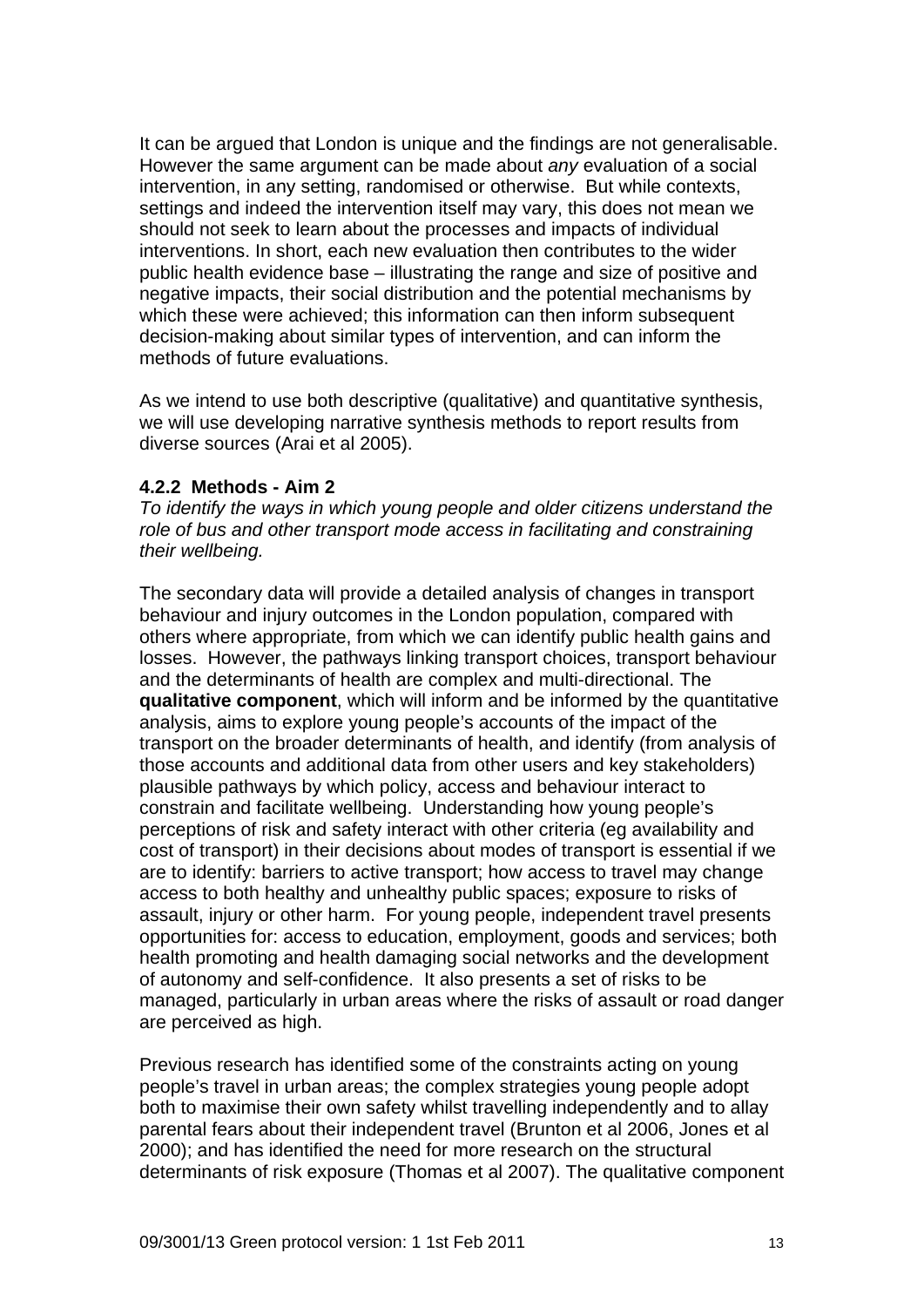of this study will use a combination of individual interviews, group interviews and observation to map how transport use is related to: opportunities for independent travel; social inclusion; health promoting activity and risks to health.

Although the primary focus of this study is on the public health implications for young people, we also aim to capture the potential impact on other population groups. The qualitative component will focus on older people, for two reasons. First, those aged over 60 also have access to free travel, through Freedom Pass issued by local authorities in London. Second, concerns have been expressed (although to our knowledge, these are not evidence-based) about the possible effects specifically on older people's access to bus travel resulting from increased access for young people (eg from over-crowded buses, or fear-based exclusion).

**Sample** The aims of the sampling strategy are to recruit a maximum variation sample (in terms of those variables likely to shape experiences and accounts, such as transport availability, gender, age, ethnicity, disability, area deprivation). We will do this by selecting four contrasting areas of London (selected to include 'bus rich'/'bus poor' areas of contrasting area deprivation from inner and outer London) and theoretically sampling young people within those areas. We aim to recruit young people to the research team via social networking web sites (eg FaceBook groups) who can help with recruitment for different population groups, as well as recruiting through conventional community networks (eg sports clubs, community organisations, supplementary schools), and through a young people's involvement project in an inner London borough. Drawing on 'theoretical sampling' techniques (in which early data analysis is used to suggest later sampling decisions, and where later data is used to 'test' emerging hypotheses) we plan to sample to the point of saturation (when additional data adds little to ongoing analysis), with an estimate of up to **50 young people** in individual (or pair, if participants prefer) interviews and **8 group interviews** (of around 5 participants, N=approx 40 participants) would achieve this. We aim to use both individual and group interviews, as individual interviews are more likely to generate detailed accounts of sensitive information around perceived risks and health impacts, whereas group interviews (particularly if using natural groups) access more normative accounts of behaviour and the ways in which participants' understanding of transport and health is socially generated.

Recruitment of **older citizens** in the same areas will also be carried out in ways designed to obtain a maximum variation sample include both 'younger' and 'older' over 60 year olds in outer and inner London boroughs likely to have been affected by bus use by other groups. Recruitment of individuals will be through community groups, and for those more socially isolated through 'park bench' approaches and on buses. These approaches will be made by an experienced researcher (HR). Again, we will sample to saturation, with the expectation that this will be reached by including around 25 individuals.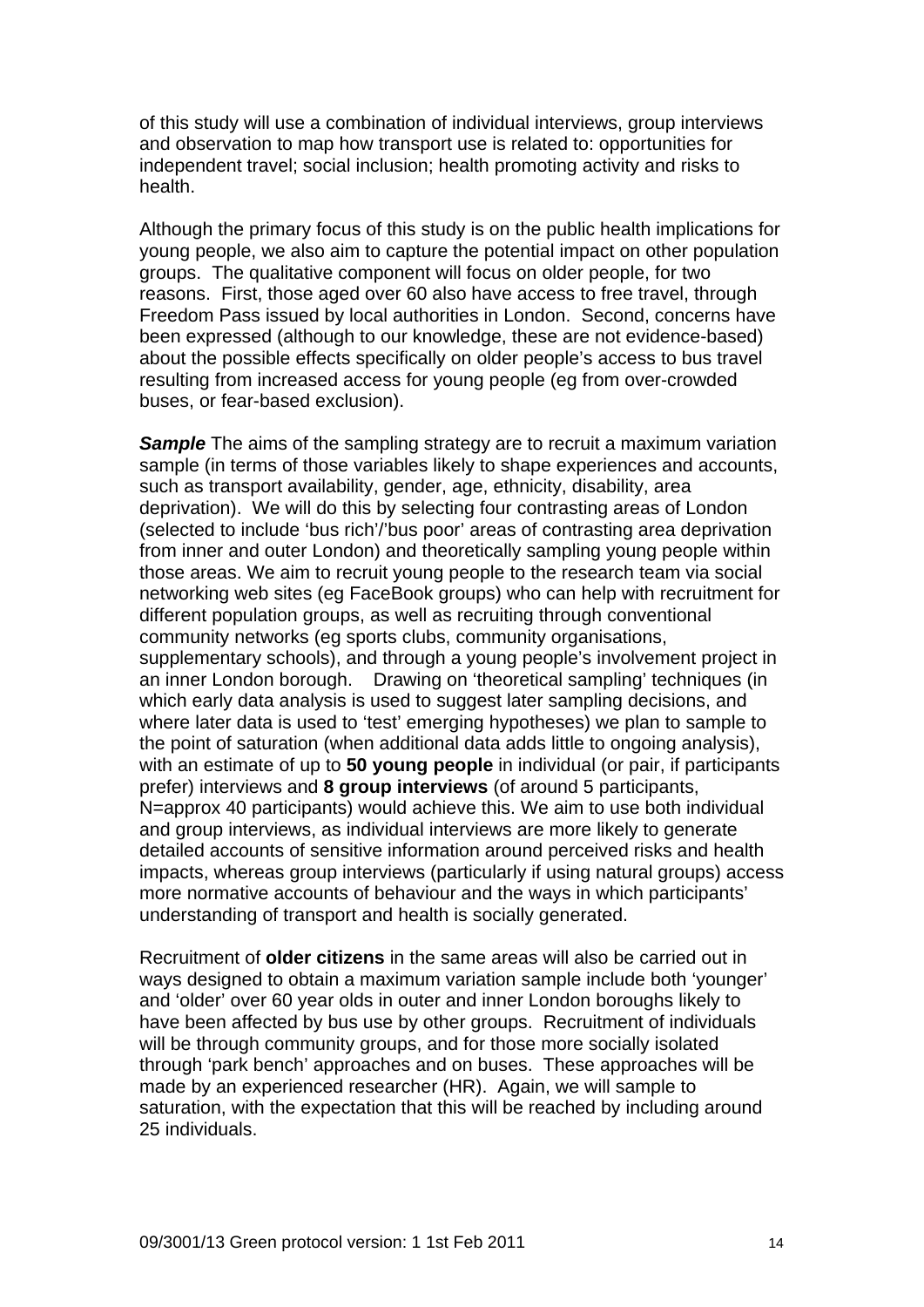*Data generation and analysis* Pilot work carried out as part of a study for TfL (Steinbach et al 2007) suggests that: well designed interviews are a productive way to generate data on young people's experiences and accounts of transport; that this was a topic of interest to them and that there were variations in accounts from those across London's diverse ethnic communities. Interviews will begin with narrative questions focusing on how young people manage transport within their daily lives. Later parts of the individual and group interviews will be more semi-structured, including questions related to how:

- Participants understand and manage the opportunities and risks posed by different transport modes;
- Accounts of risks and opportunities are related to the broader determinants of health;
- Access to free bus/tram travel in London affects reported travel behaviours and risk management strategies.

An essential element will be **observational ethnographic data**, generated by observation of transport behaviour in everyday life in public spaces, including bus travel (in and outside school hours) to capture what people do, as well as what they say they do, and informal interviews with other transport users, parents, and other stakeholders. Analysis of all qualitative data will use principles of the constant comparative method (Strauss 1987), including detailed use of open coding on early data, development of conceptual coding schemes and an iterative approach to hypothesis generation and testing. Our experience is that for policy orientated research, an approach which goes beyond thematic analysis is vital for generating both valid and useful theory for practice.

#### **4.2.3 Methods. Quantitative analyses: Aims 3, 4 and 5**

- *To assess the impact of free bus travel for 12-17 year olds on their use of bus and other transport modes (including active transport i.e. walking and cycling);*
- *To assess the impact of free bus travel for 12-17 year olds on bus transport and other transport modes by older age groups.*
- *To determine changes in the incidence of injury in young people after they had access to free bus travel*

Quantitative data series are available for London on use of transport, including walking and cycling (London Area Travel Survey (LATS), London Travel Demand Survey (LTDS)), and injuries (Stats19 road injury data, Hospital Episode Statistics (HES)). These allow analyses of change in important outcomes following the introduction of the free bus and tram travel scheme. The quantification of change will be based on before-after comparisons using two time points: (i) the introduction of free bus travel in London to children <16 years in September 2005 and (ii) its extension to those under 18 years in September 2006. To minimize possible bias arising from changes over time in the completeness of data recording, for most analyses we propose to compare the changes in the relevant outcomes in the under 18s (under 16s) with those observed at other ages: a *change-on-change* analysis. Although this carries some penalty in terms of statistical power, the comparatively large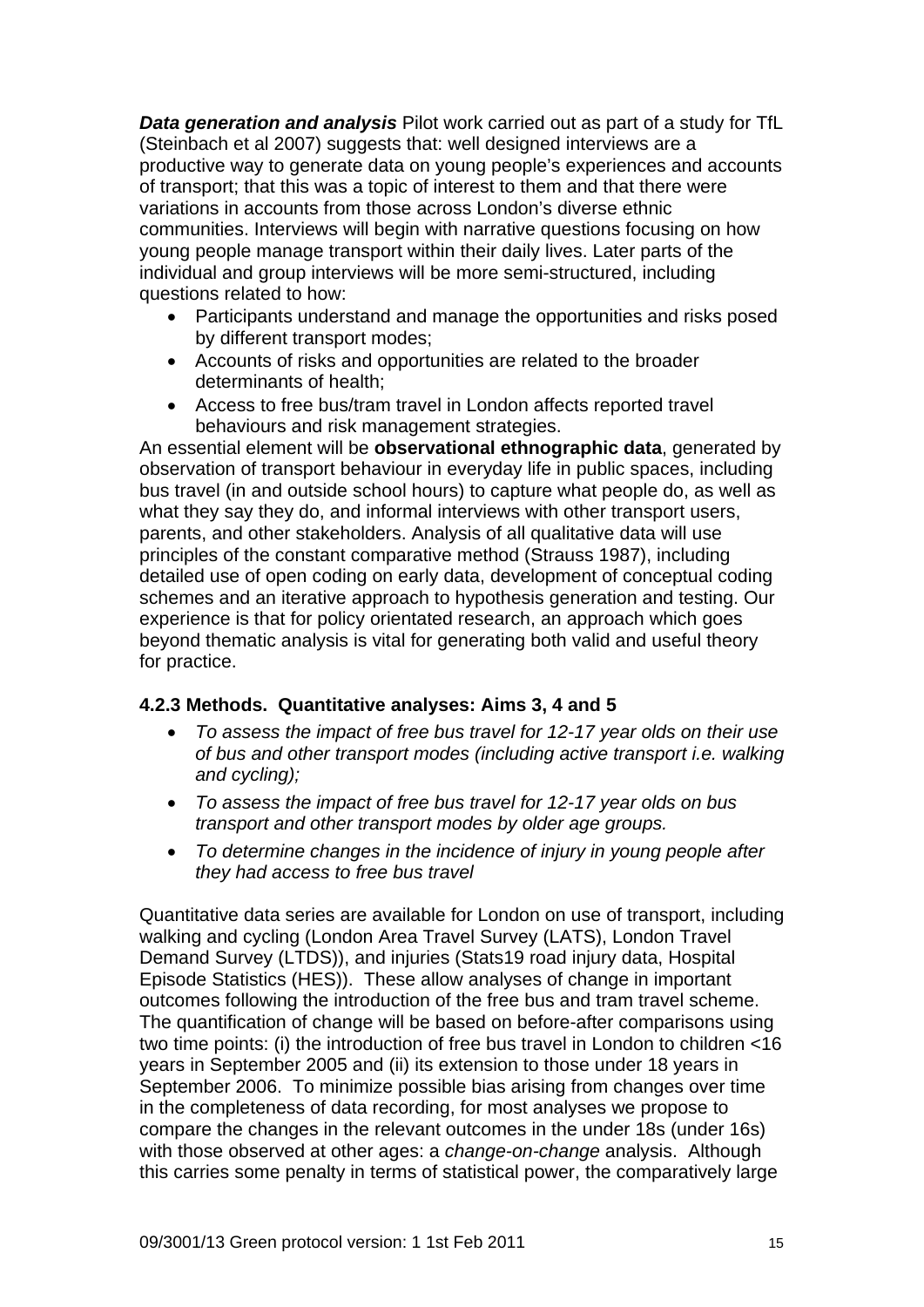number of events at other ages means the penalty is modest, while achieving a gain of reduced potential for bias. We will examine the following outcomes:

- the frequency and distance of **active transport (i.e. walking and cycling)** in those aged 12–17 years ;
- the frequency of **bus use and the distance travelled by bus**, in those aged 12–15 and 16–17 years;
- the **frequency of bus travel** and the distance travelled by bus in other age groups;
- the **incidence of intentional and non-intentional injuries** in young people aged 12-17.

|                        | 2001   | 2002   | 2003             | 2004   | 2005                      | 2006    | 2007     | 2008     |  |  |  |
|------------------------|--------|--------|------------------|--------|---------------------------|---------|----------|----------|--|--|--|
| FREE BUS/TRAM          |        |        |                  |        | $<$ 16s                   | $<$ 18s |          |          |  |  |  |
| <b>SCHEME</b>          |        |        |                  |        |                           |         |          |          |  |  |  |
|                        |        |        | Pre-intervention |        | Post-intervention periods |         |          |          |  |  |  |
|                        |        |        |                  |        |                           |         |          |          |  |  |  |
| London Area Travel     |        |        |                  |        |                           |         |          |          |  |  |  |
| Survey (LATS)          |        |        |                  |        |                           |         |          |          |  |  |  |
| [number of             | 30,000 |        |                  |        |                           |         |          |          |  |  |  |
| households]            |        |        |                  |        |                           |         |          |          |  |  |  |
| London Travel &        |        |        |                  |        |                           |         |          |          |  |  |  |
| <b>Demand Survey</b>   |        |        |                  |        |                           |         |          |          |  |  |  |
| (LTDS) [number of      |        |        |                  |        | 5,000                     | 8,000   | 8,000    | 8,000    |  |  |  |
| households]            |        |        |                  |        |                           |         |          |          |  |  |  |
| <b>National Travel</b> |        |        |                  |        |                           |         |          |          |  |  |  |
| Surveys (NTS)          | 9,000  | 9,000  |                  | 9,000  |                           | 9,000   | 9,000    |          |  |  |  |
| [number of             |        |        | 9,000            |        | 9,000                     |         |          |          |  |  |  |
| households]            |        |        |                  |        |                           |         |          |          |  |  |  |
| Stats19 [persons]      | 45,000 | 41,000 | 39,000           | 35,000 | 32,000                    | 29,000  | Not yet  | Not yet  |  |  |  |
| (percent in 12-17      | (7%)   | (7%)   | (7%)             | (7%)   | (7%)                      | (6%)    | analysed | analysed |  |  |  |
| years)                 |        |        |                  |        |                           |         |          |          |  |  |  |
| Hospital Episode       | 100k   | 100k   | 100k             | 100k   | 100k                      | 100k    | 100k     | 100k     |  |  |  |
| <b>Statistics</b>      | (350)  | (350)  | (350)            | (350)  | (350)                     | (350)   | (350)    | (350)    |  |  |  |
| (external cause        |        |        |                  |        |                           |         |          |          |  |  |  |
| admissions in          |        |        |                  |        |                           |         |          |          |  |  |  |
| London)                |        |        |                  |        |                           |         |          |          |  |  |  |

*Table 1: Available sample sizes of main secondary data sets*

*Travel patterns: LATS, LTDS*. We will use data collected five years before the interventions in the 2001 London Area Transport Survey (LATS), and data from the 2005–2007 London Travel Demand Surveys (LTDS) for the postinterventions period. The LATS and LTDS surveys collect comparable travel data sets based on daily travel diaries, using comparable sampling designs. The 2001 LATS included 30,000 households and LTDS included 5,000 households in 2005, with a further 8,000 households annually since 2006. Every person aged over 5 years living in each household is asked to complete a one-day travel diary that records the starts, interchanges and ends of every trip made on that day. In 2001 LATS there were 360,389 interchanges (parts of trips) made by 67,252 individuals. With similar levels of travel in 2005–2008 we expect data to be available on over 250,000 travel interchanges made by 47,000 individuals. Journey times are collected in both LATS and LTDS.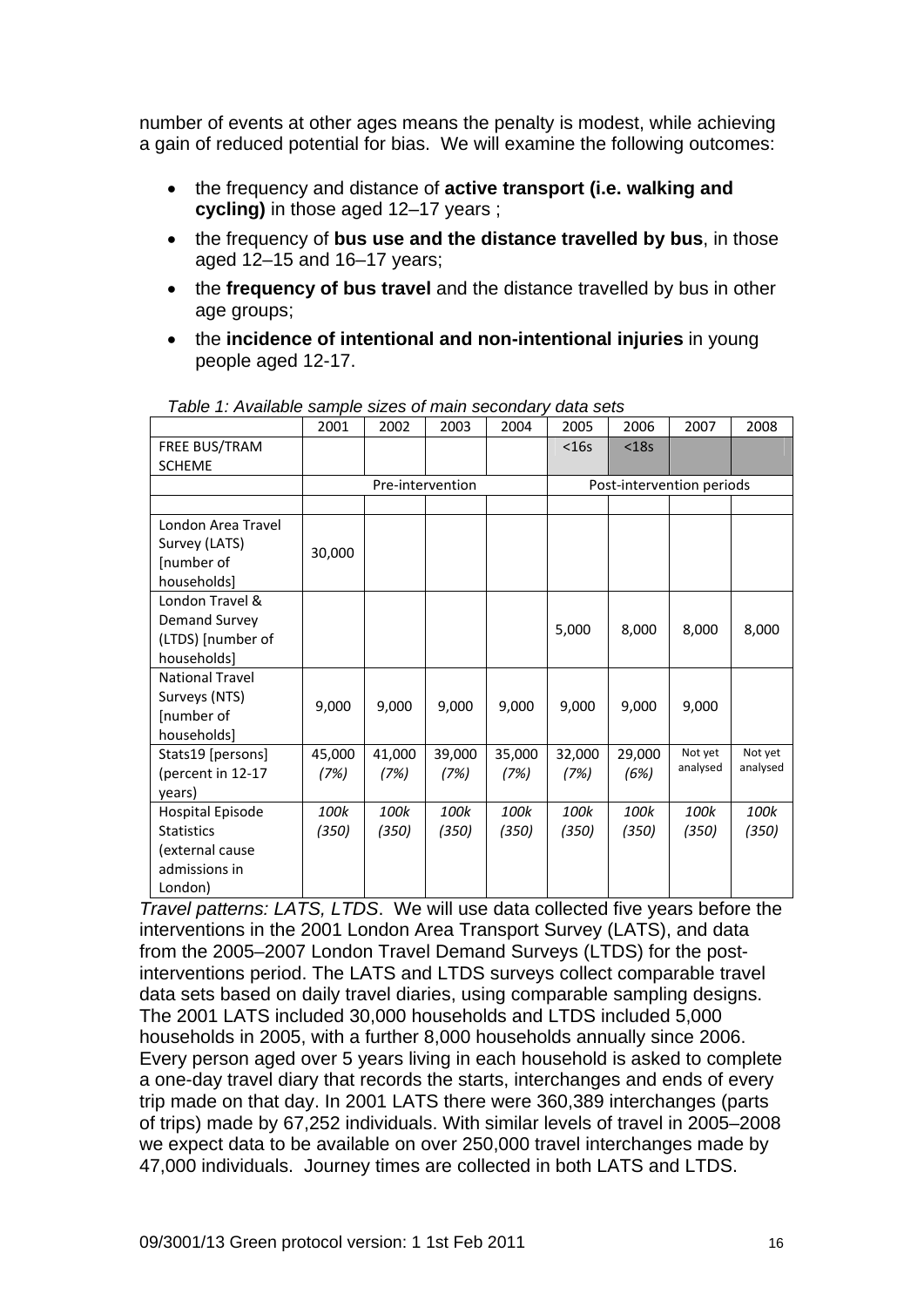Journey distance is estimated using the start-point, interchange and end-point of each trip (these locations are geo-coded and 'crow-fly' distances are easily calculated). For the travel patterns, comparisons will also be made with data from the National Travel Survey (NTS, Department for Transport). This national survey includes samples of approximately 9,000 households each year, including approximately 20,000 individuals, with data from seven day travel diaries for each individual. The inclusion of NTS data will enable us to assess whether trends in main travel modes nationally and in other urban areas differ to those used as main modes in London.

*Travel-related injuries and assaults: Stats19, bus incident reports, HES.* **STATS19 road injury data,** the official dataset of human death and personal injuries from road traffic crashes on the public highway in the UK**,** are available for each year of the study (to 2009). We will analyse casualties among young people travelling as pedestrians, cyclists, car occupants and bus occupants, and by severity of injury ('Fatal' or 'Serious' (hospital admission), and 'Slight' - minor injuries).

STATS19 data remain the richest source of information on road traffic injuries in England, and are an essential component of assessments of transport effects on injury events. Although there is recognised to be a degree of under-reporting in STATS19 data, the completeness in London is estimated to be around 87%, and the change-on-change analysis will help to minimize bias arising from year-to-year variations in completeness. Comparatively long series of Stats19 data are available and our experience has demonstrated the value of using these longer series, stratified by key factors, to derive more accurate estimates of the relevant trends and step effects. Differences in these between socio-demographic strata *within* London are likely to be an important element of the interpretation of the quantitative data. Published analyses of national data will be used to estimate national and urban area background trends in injury rates.

The utility of **bus incident reports** and other data sets will be examined for the potential to identify changes in assaults, if the known problems of reporting bias can be addressed. If feasible methods for evaluating transport interventions are to be developed, it is essential to generate knowledge about the uses and limitations of routine data sets for evaluating outcomes.

An extract of **Hospital Episode Statistics** (HES) will be obtained for England covering the period 2001 to 2009. We will identify all London residents using census super output area (SOA) code of residence. We will analyse hospital admissions due to all ICD external causes of injury, and specifically those external causes directly influenced by transport access (e.g. transport injuries, assaults). Comparisons will be made with admissions for other external causes that are not plausibly linked to transport policy change (e.g. poisoning, falls, self-harm). We will include all admissions, given that restricting our case definition by injury severity will greatly reduce the sample size available, but will conduct a sensitivity analysis using only severe injury admissions to test whether differential admission rates by external cause over time may have introduced bias (e.g. due to differences in admissions policy) .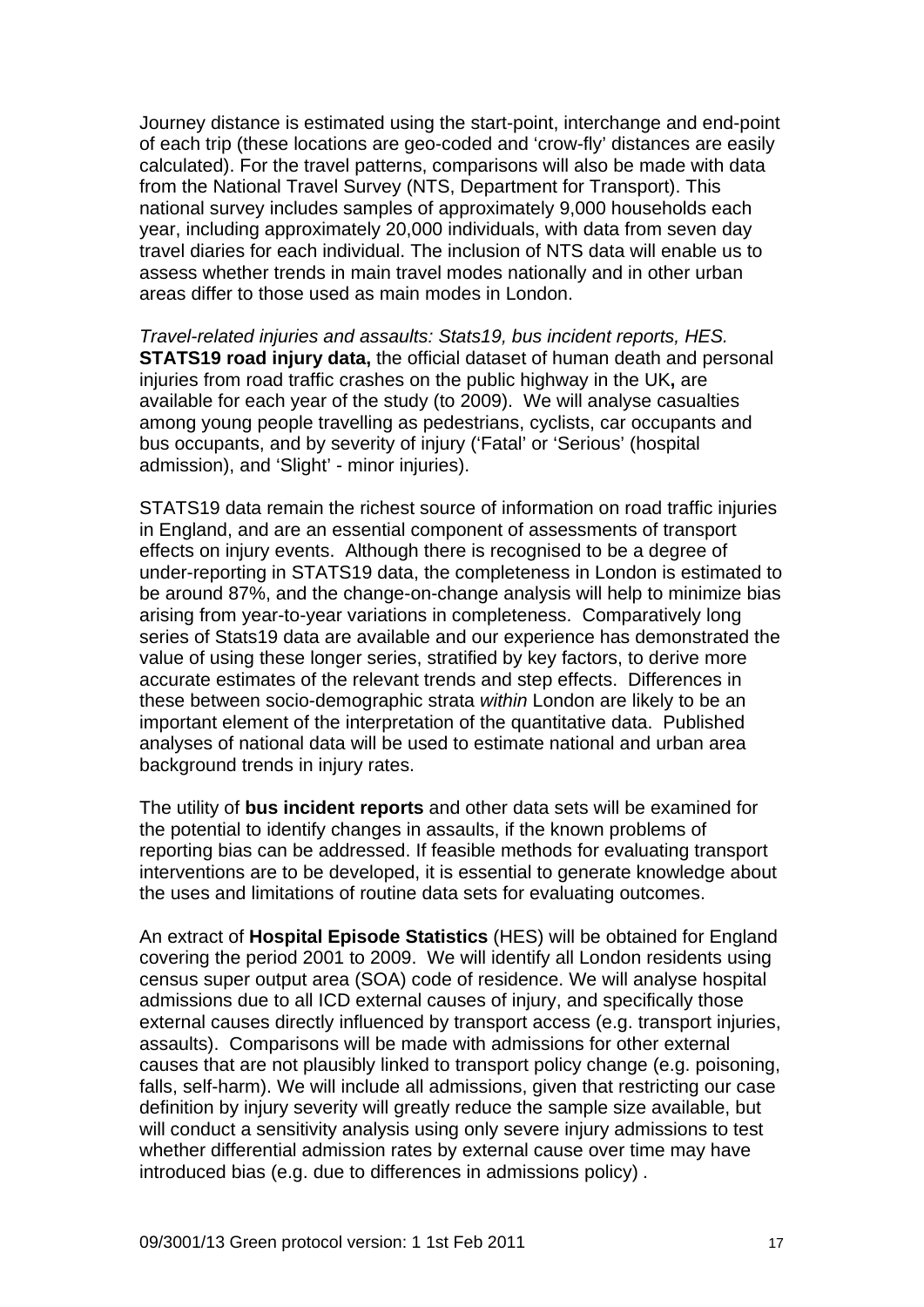**Analysis.** For all outcomes, the principal analysis will be the comparison of the change before and after September 2005 (for those aged 12-15), and before and after September 2006 (for those aged 16–17 years). These changes will be compared with similarly-defined change at other ages. Where relevant, appropriate denominator populations (ONS population projections) will be used to allow for differences between years in the number of young people at risk. Robust standard errors will be calculated, clustering on borough to allow for similarities of outcome at that geographical level. We will also explore the use of other multi-level modelling methods to allow for other forms of data hierarchy relating to spatial variation in bus service provision. To assess the impact of the interventions on transport (including active transport) we will compare mean times and distances, as well as the percentage of short distance trips travelled by the relevant mode (walking, cycling, bus, car). We will also estimate changes in amounts of travel on journeys to work or school in people aged under 18 years (to assess potential increased access to education).

For all outcomes, we will investigate evidence for variations by socioeconomic group or household income and, where possible, by ethnicity (to address questions of impact on inequalities), although power will be limited for most such sub-group analyses.

## **Sample size** *Example of power to detect changes in distance of trips made by bus and walking*

Provisional 2001 estimates of the distances of trips made by young people by bus and by walking are shown below. With 3,000 young people in the sample before and after the intervention, the study will have 80% power to detect a 10% reduction in the average daily distances walked by young people (from an average 0.91 km per day to 0.82 km per day) at a 5% significance level. Similarly, the study would have 98% power to detect a 10% increase in the distance of bus travel from an average of 4.33 km per day to an average 4.76 km per day. For transport-related injury, the study would have 80% power to detect a 10% change, or 90% power to detect a 12% change significant at the 5% level. Statistical power is inevitably more limited for subgroup analyses, but for example there is 90% power to detect a 15% change in average distance travelled by bus by young people *within the most deprived quartile*.

| $1$ abio 2. Avorago distancos by modo for Eunidonols agod. I2-Tr. yodis (EATO 2001) |                 |               |            |  |  |  |  |  |  |  |  |
|-------------------------------------------------------------------------------------|-----------------|---------------|------------|--|--|--|--|--|--|--|--|
|                                                                                     | $12 - 15$ years | 16–17 vears   | Total      |  |  |  |  |  |  |  |  |
| Number in sample                                                                    | 3,150           | 2,300         | 5,450      |  |  |  |  |  |  |  |  |
| Average distance per bus trip (km) [SD]                                             | $4.19$ [4.4]    | 4.51 [3.8]    | 4.33 [4.1] |  |  |  |  |  |  |  |  |
| Average distance per walking trip (km) [SD]                                         | $0.87$ [1.2]    | $0.95$ [1.35] | 0.91[1.26] |  |  |  |  |  |  |  |  |

*Table 2: Average distances by mode for Londoners aged 12-17 years (LATS 2001)*

# **4.2.5 Methods - Aim 6**

*Investigate, develop and apply a method for conducting an economic evaluation of the health impacts from introducing free bus travel for young people in London and other similar social interventions.*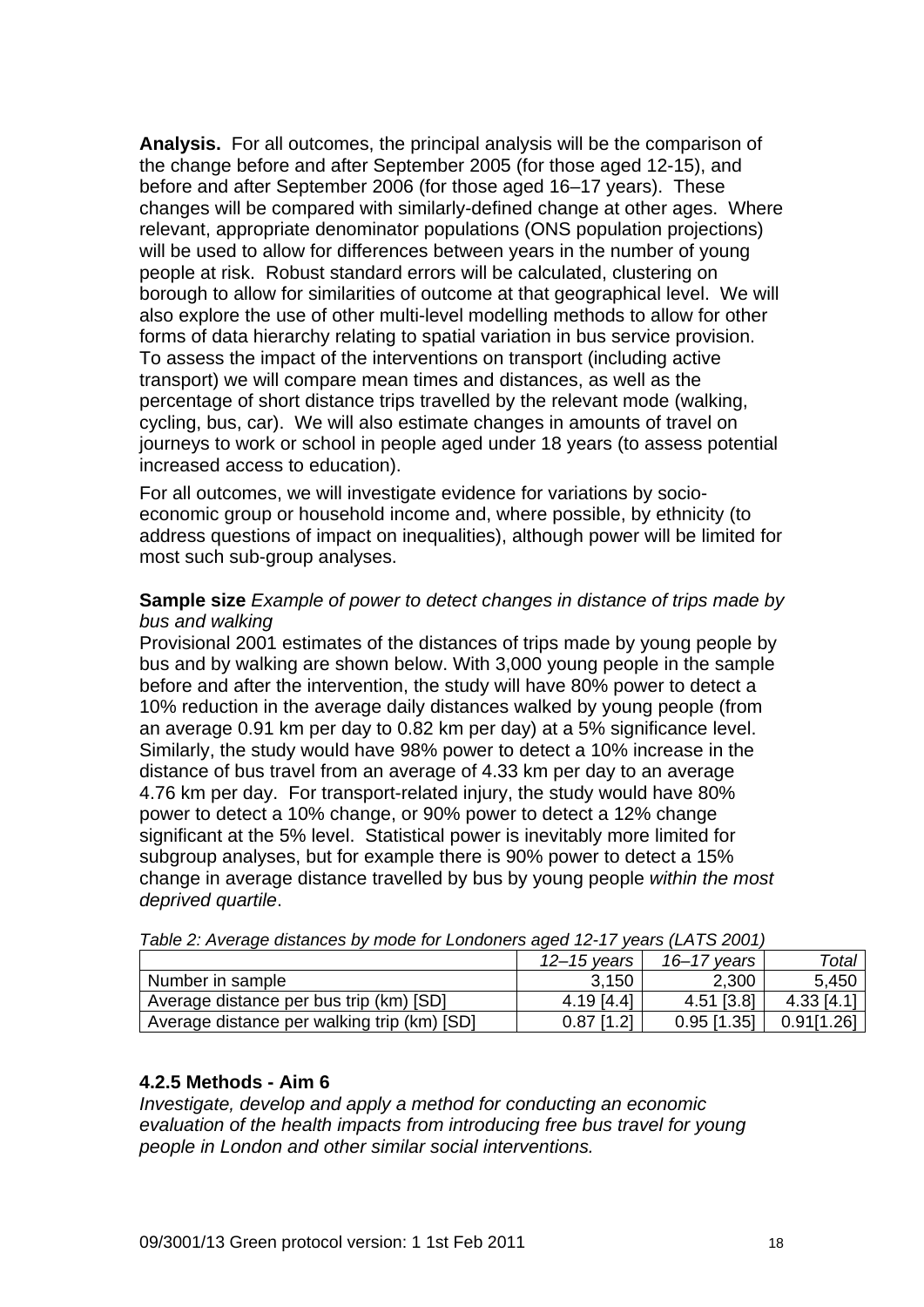In the field of transport there is a strong body of literature focusing on evaluating the costs and benefits of transport strategies and interventions from the perspective of the economy, environment and social aspects. In terms of evaluating the range of impacts on health from an intervention the literature is less focused, but increasing. The aim of this task will be to develop and apply an evaluation method that will allow policy makers to evaluate the impact on health and injury from this intervention. Firstly, a background review will be conducted focusing on how health has been included in the evaluation of transport policy interventions (including WHO (2008), Bickel et al (2006) and DfT (2004b)) to identify the main methodological options and recommend an approach for this study.

The evaluation will draw on the well established literature on values associated with slight, serious and fatal injuries (DfT, 2009a), Home Office (2005) values used for crime (including assault) and the emerging literature on the health effects from changes to walking and cycling (DfT, 2009b). The quantitative work in aim 5 (incidence of injury) and 3 and 4 (changes in active transport) will be used as key inputs into the evaluation. This will be combined with an assessment of the cost that has been incurred by TfL as a result of introducing concessionary fares (eg from lost revenue, from administration of the scheme), as part of a value for money assessment. Given the focus on young people, particular attention will be applied to the appropriate use of economic values for the target age group concerned based on the existing literature. It will not be possible to value all the impacts identified between health and transport in the causal pathway exercise. A qualitative, and where possible quantitative, assessment of these impacts will be implemented where appropriate. There will therefore be scope to extend this assessment in the future.

This evaluation methodology will allow the research team to assess whether the policy has had an overall positive economic impact when compared with the costs and benefits based on the inputs that can be monetised for public health. It will then, in combination with the qualitative and quantitative assessments, provide an impact assessment of the policy with regard to public health. This approach of combining both a value for money assessment alongside other impacts that are assessed either qualitatively or quantitatively is common practice in transport policy evaluation (DfT 2005c), and this study provides an opportunity to identify the utility of this approach within public health evaluations.

#### **5. Study population**

The primary study population is residents of London aged 12-17 years old. However, as other groups will be affected by the intervention, the wider study population is all residents of London aged over 12. Populations for specific objectives are detailed above (Section 4.2).

### **6. The intervention**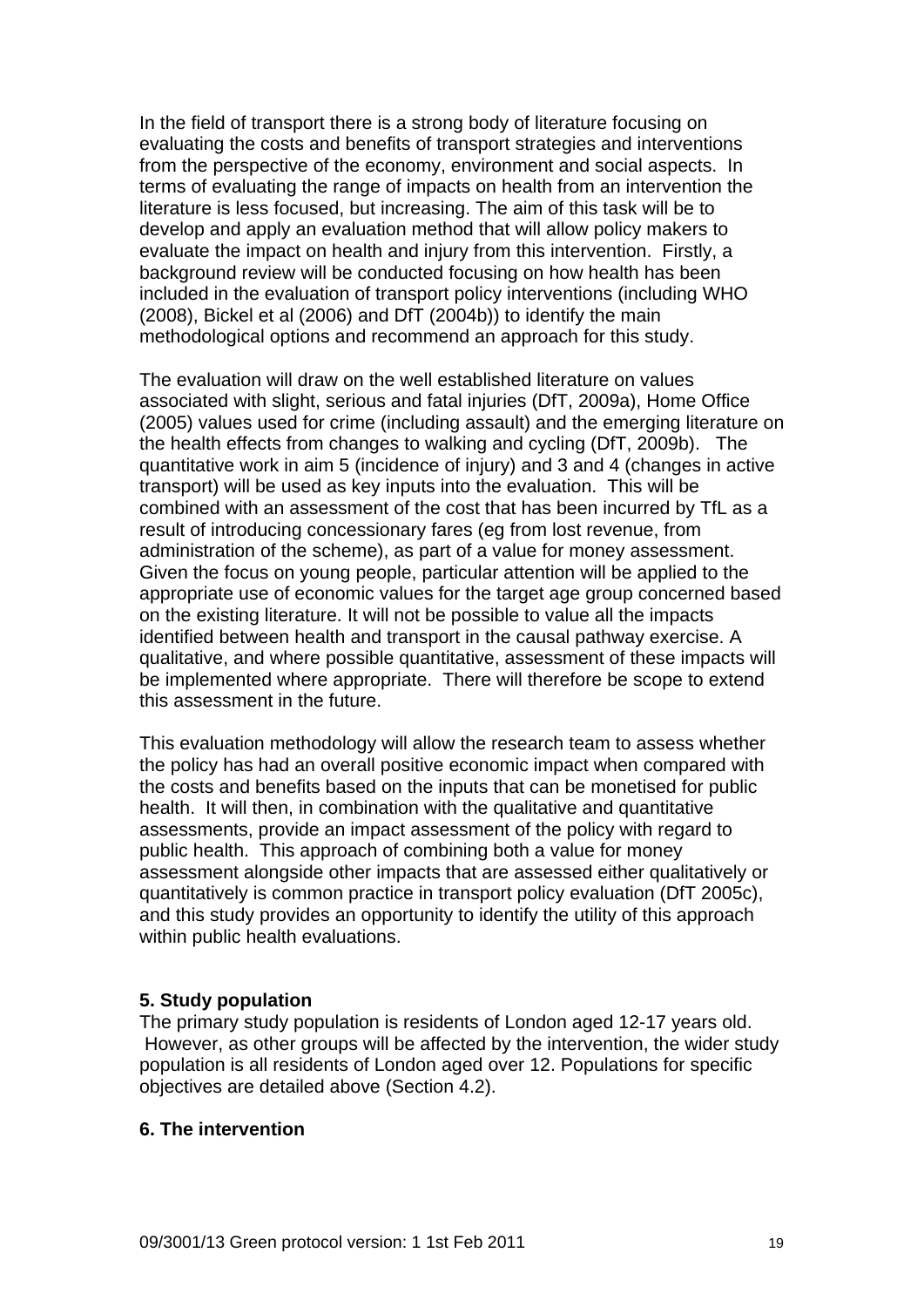The intervention is the introduction of free bus travel for young people under 16 years old in September 2005 and those under 18 years old (in full time education or unwaged training) in September 2006.

# **7. Outcome measures**

Key outcome measures investigated in this study are:

- reported health benefits and risks of access to bus travel for young people and older citizens;
- change in the time and distance of active transport (walking, cycling) undertaken by young people and older age groups;
- change in road transport injuries in young people;
- change in assault injuries in young people.

In addition, our review of the literature and available evidence will identify existing evidence on the following outcome measures:

- Changes in access to education and training for 16-18 year olds:
- Changes in active recreational activity;
- Changes in bus incidents.

These are detailed in the methods section (4.2) above.

**8 – 10. Assessment and follow up; sample sizes; statistical analysis** 

Assessment of outcomes, sample sizes and analyses are all detailed under methods for specific components, above (Section 4.2)

#### **11. Ethical arrangements**

The study will be conducted in accordance with MRC guidelines, those of LSHTM and good practice for social research (the ESRC ethical framework). Approval from LSHTM Ethics Committee will be sought. All confidential data will be stored on the secure server of LSHTM. Access to data files on this server is traced using the 'LT auditor plus' software. Our Information Security and Management Policy is compliant with BS7799. Qualitative data (MP3 files, transcripts) will be kept securely, with only coded identifiers. As the data sets accessed directly in this study (STATS19, HES, LATS/LTDS) are the property of DfT, DoH and TfL respectively, they will be destroyed at projectend according to conditions determined by the data providers. Our Records Management policy requires primary data generated to be kept securely for at least 10 years post the study end date.

In addition to the usual ethical issues of maintaining confidentiality and considering representation, there are additional ethical concerns in working with young people, including those of ensuring adequate consent to inclusion, and minimizing the exclusion of marginalized young people. Our recruitment strategy is designed to maximize inclusion, and young people participating will be deemed competent to make their own decisions (MRC *Ethics Guide: Medical Research Involving Children*); ie those under 16 years will not be excluded if parental consent cannot be obtained. Interview protocols will be developed to cover disclosures of harm. Consent is a process rather than a one-off event, and participants will be involved in discussing consent as the work progresses. Observational studies of public behaviour (such as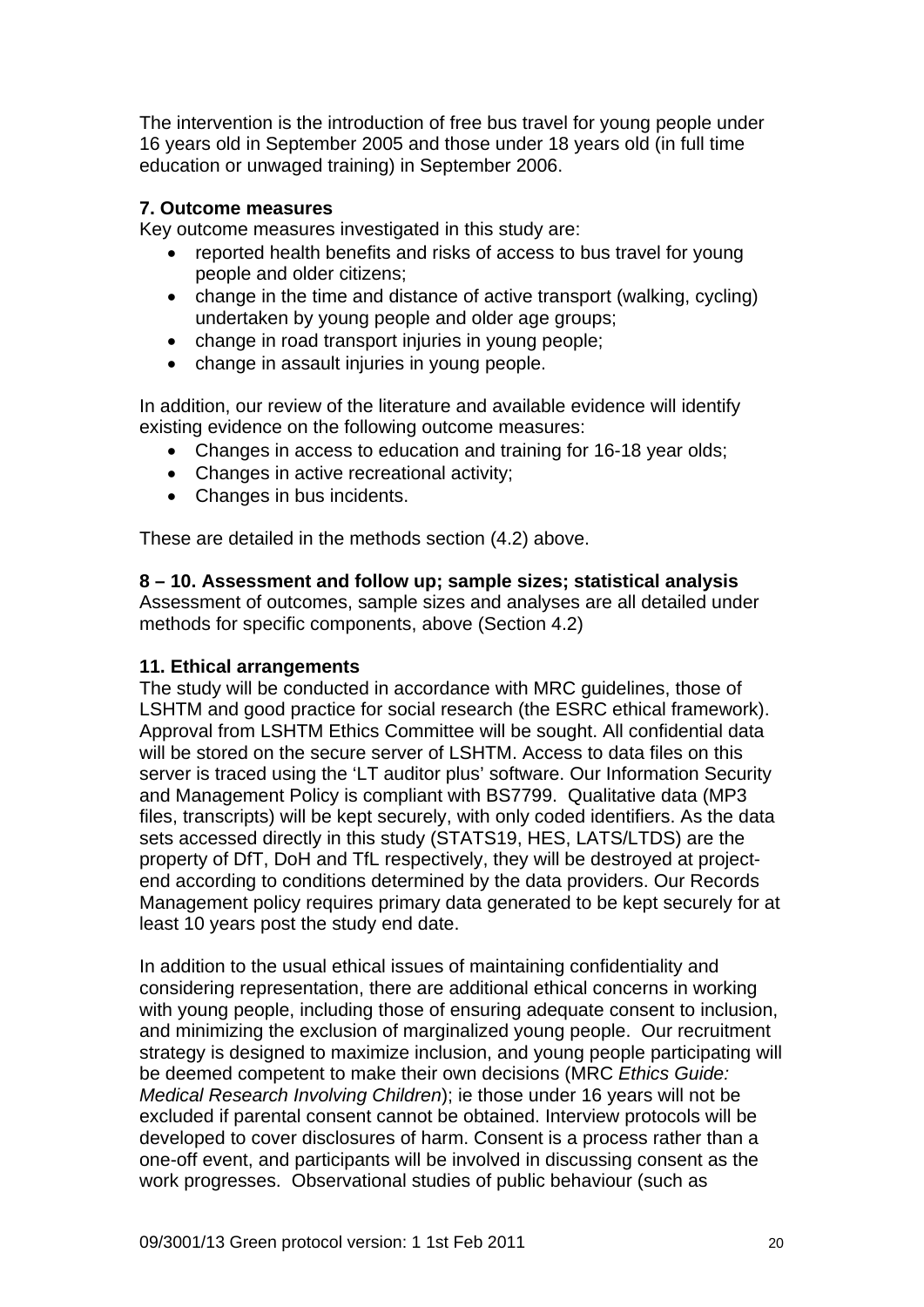behaviour on public transport) raise ethical issues around inability to secure consent; as the ESRC guidelines note, informed consent is 'impracticable and meaningless' in such situations (ESRC

http://www.esrc.ac.uk/ESRCInfoCentre/Images/ESRC\_Re\_Ethics\_Frame\_tcm 6-11291.pdf p21), and it would be impossible to secure consent from, say, all bus passengers to note- taking by research staff. However, we believe that observational data on how travellers do behave is an essential adjunct to the data we will generate on how they say they behave. Any observational data in the form of field notes will be anonymised, with confidentiality ensured through coded use of contextual identifiers, and accounts written with respect for participants.

#### **12. Research governance**

The sponsor of this project will be LSHTM. We will establish a study steering committee to: advise on the primary qualitative study; facilitate access to key stakeholders; assist with knowledge translation. We will therefore include representatives from Policy Analysis and Surface Transport at Transport for London (as the intervention provider), a member of the Public Health Centre for Excellence at NICE (as the key provider of public health guidance)**;** a user of routine data on transport; a member of a local authority scrutiny committee with responsibility for health. We would also hope to include colleagues from Canada and Australia working on complex interventions who are part of the CIHR funded International Collaboration on complex interventions of which Petticrew and Roberts are members. This steering committee will also include the applicants and collaborators (including Suzanne Lutchman representing an NHS public health department). There will in addition be seminars and regular, minuted meetings of the investigators, employed researcher(s) and collaborators.

We do not feel that this piece of work requires a data monitoring and ethics committee, but will discuss emerging results with the Study Steering Committee. End point users will be involved in the work in ways which use their lay expertise but outwith the steering group.

#### **13. Timetable and milestones**

**13.1** *Summary Timetable*

|                                              | Year 1: 2010/11 |         |               |         |         |               | Year 2: 2011/12 |                   |               |              |     |    |                | Year 3: 2012 |               |  |
|----------------------------------------------|-----------------|---------|---------------|---------|---------|---------------|-----------------|-------------------|---------------|--------------|-----|----|----------------|--------------|---------------|--|
|                                              | M<br>/ A        | M)<br>J | $\frac{J}{A}$ | $S_{0}$ | $N_{D}$ | $\frac{J}{F}$ | $\sqrt{M}_{A}$  | M,<br>$L_{\rm J}$ | $\frac{J}{A}$ | $s/_{\rm O}$ | N/D | √⊦ | $M_{I}$<br>7 д | M/J          | $\frac{J}{A}$ |  |
| Recruitment / ethics<br>approval             |                 |         |               |         |         |               |                 |                   |               |              |     |    |                |              |               |  |
| Update literature review                     |                 |         |               |         |         |               |                 |                   |               |              |     |    |                |              |               |  |
| Access and prepare<br>quantitative data sets |                 |         |               |         |         |               |                 |                   |               |              |     |    |                |              |               |  |
| Review of additional<br>data sources         |                 |         |               |         |         |               |                 |                   |               |              |     |    |                |              |               |  |
| Quantitative analysis                        |                 |         |               |         |         |               |                 |                   |               |              |     |    |                |              |               |  |
| Recruit participants                         |                 |         |               |         |         |               |                 |                   |               |              |     |    |                |              |               |  |
| Qualitative fieldwork                        |                 |         |               |         |         |               |                 |                   |               |              |     |    |                |              |               |  |
| Qualitative analysis                         |                 |         |               |         |         |               |                 |                   |               |              |     |    |                |              |               |  |
| Develop economic<br>evaluation methodology   |                 |         |               |         |         |               |                 |                   |               |              |     |    |                |              |               |  |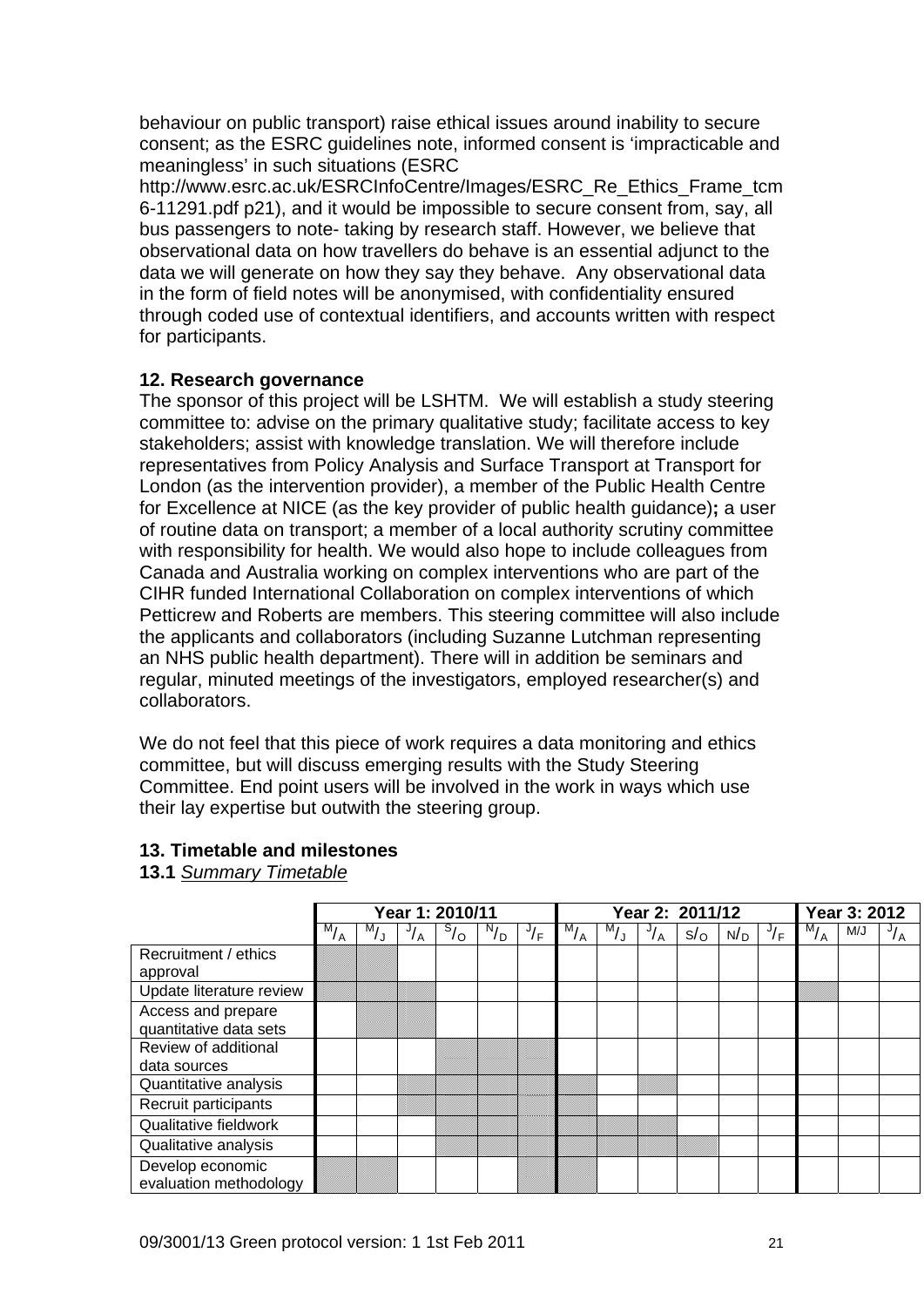| Complete economic<br>evaluation |  |  |  |  |  |  |  |  |
|---------------------------------|--|--|--|--|--|--|--|--|
| Seminars-Collaborators          |  |  |  |  |  |  |  |  |
| Workshops/conferences           |  |  |  |  |  |  |  |  |
| Writing up                      |  |  |  |  |  |  |  |  |

# **13.2** *Key Milestones*

Year 1

- Complete ethical approval value of the complete ethical approval 2010
- First investigators' seminar –develop conceptual model April 2010
- Access required data sets for quantitative components Aug 2010
- Complete review of additional data sets Feb 2011

# Year 2

- Complete interviews and focus groups Aug 2011
- Complete qualitative analysis **Oct 2011**
- Complete quantitative analysis Aug 2011
- Circulate working paper on casual pathways Sept 2011
- Complete economic evaluation Feb 2012

# Year 3

- Hold workshop for stakeholders May 2012
- Complete draft papers on empirical findings, implications for public health, economic evaluation, methodology July 2012
- Final report to funders **Aug 2012**

# **14. Expertise**

This proposal arises from the ongoing work at LSHTM and IoE on transport and health, on methods to evaluate public health interventions, on understanding complex interventions, and on direct work with children and young people, and from the ITS at Leeds on the evaluation of transport policy. The research team has a proven track record, with peer-reviewed output in areas including: secondary analysis of transport and health data; the evaluation of complex interventions (including transport interventions); qualitative research with young people and on the use and synthesis of mixed-methods in public health research. Recent and ongoing grants from DH and TfL have included studies of inequalities in road injury, from ESRC on methodological work, from the Canadian Institutes for Health Research on complex interventions, and from WHO on the injuries report for the Commission on the Social Determinants of Health. Members of the team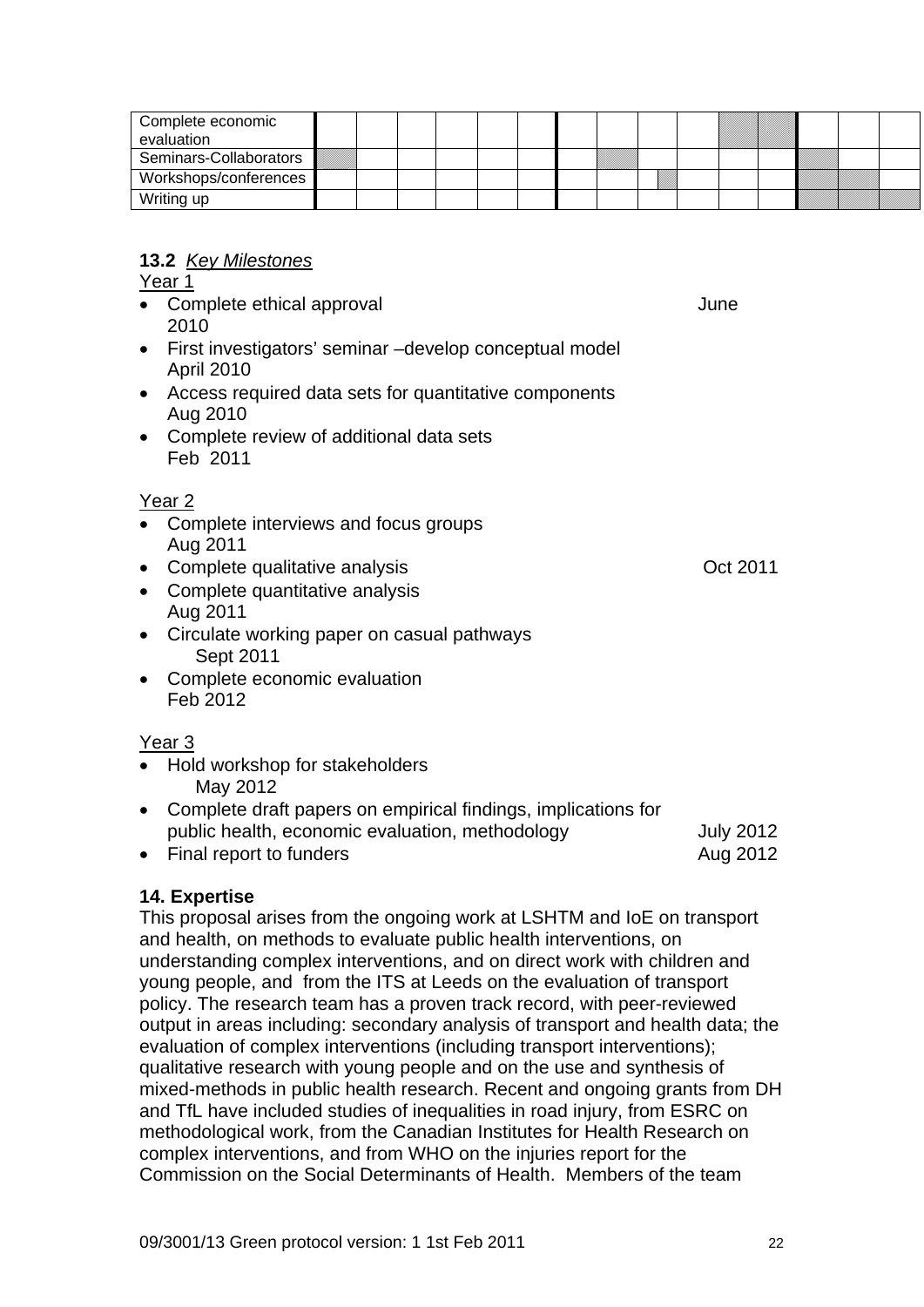have collaborated successfully on a large number of previous grants and publications, completed to time and to budget, and have engaged in knowledge translation through scientific and stakeholder publications and engagement with policy makers, end point users of services and practitioners.

The applicants benefit from the institutional base of large multi-disciplinary departments of Public Health at LSHTM, social science at IOE, and the Institute for Transport Studies at Leeds, one of the world's leading academic centres of transport research. The team have excellent links with relevant stakeholders (including TfL, DfT, and the Wellcome convened workshop on Environmental Determinants of Physical Activity). The Transport and Health group at LSHTM is a collaboration that has developed considerable experience of working together on mixed methods studies, and draws on expertise more broadly across LSHTM, and ITS at Leeds has an internationally recognised record of collaborative work on transport policy and appraisal.

# **15. Members of the public**

This study is likely to be of direct interest to the public, not only in London, but also those in cities worldwide who are following with interest the ways in which transport policies in London impact on health, social cohesion, congestion and air quality. Our policy (and practice to date) is to share information in a timely manner. We will do this through briefings to colleagues in TfL, the establishment of an 'On the buses' website which will link to internet networking sites, and short items in mainstream news services generated by young people (http://www.headliners.org/). Young people's input will aid in identifying dissemination opportunities.

Apart from peer-reviewed journal articles on public health, economic evaluation and methodological findings, this research is likely to generate findings useful for policy makers, in particular identifying the range of positive and negative impacts which need to be taken into account when planning new transport policies. This work is therefore likely to be of value in future health impact assessments of transport interventions, including modeling work on likely health impact. In the shorter term, we will ensure that learning in both directions (policy and practice to research and vice versa) will be facilitated through the advisory group, including key stakeholders (London Health Commission representatives, a young people's participation worker; TfL representatives) in a process of integrated knowledge exchange, recognizing the importance of stakeholders to the process of knowledge production. We will publish in stakeholder publications, including those aimed at transport policy makers and public health practitioners. Petticrew and Roberts are part of an international collaboration on complex interventions funded by the Canadian Institutes for Health Research, which provides an opportunity to disseminate the methodological work internationally.

#### **16. Justification of resources**

This project is scheduled over 30 months. **Direct costs** are requested for: **Phil Edwards** for one day per week, to provide leadership on accessing, managing and analyzing the main data sets needed (STATS19, HES, LATS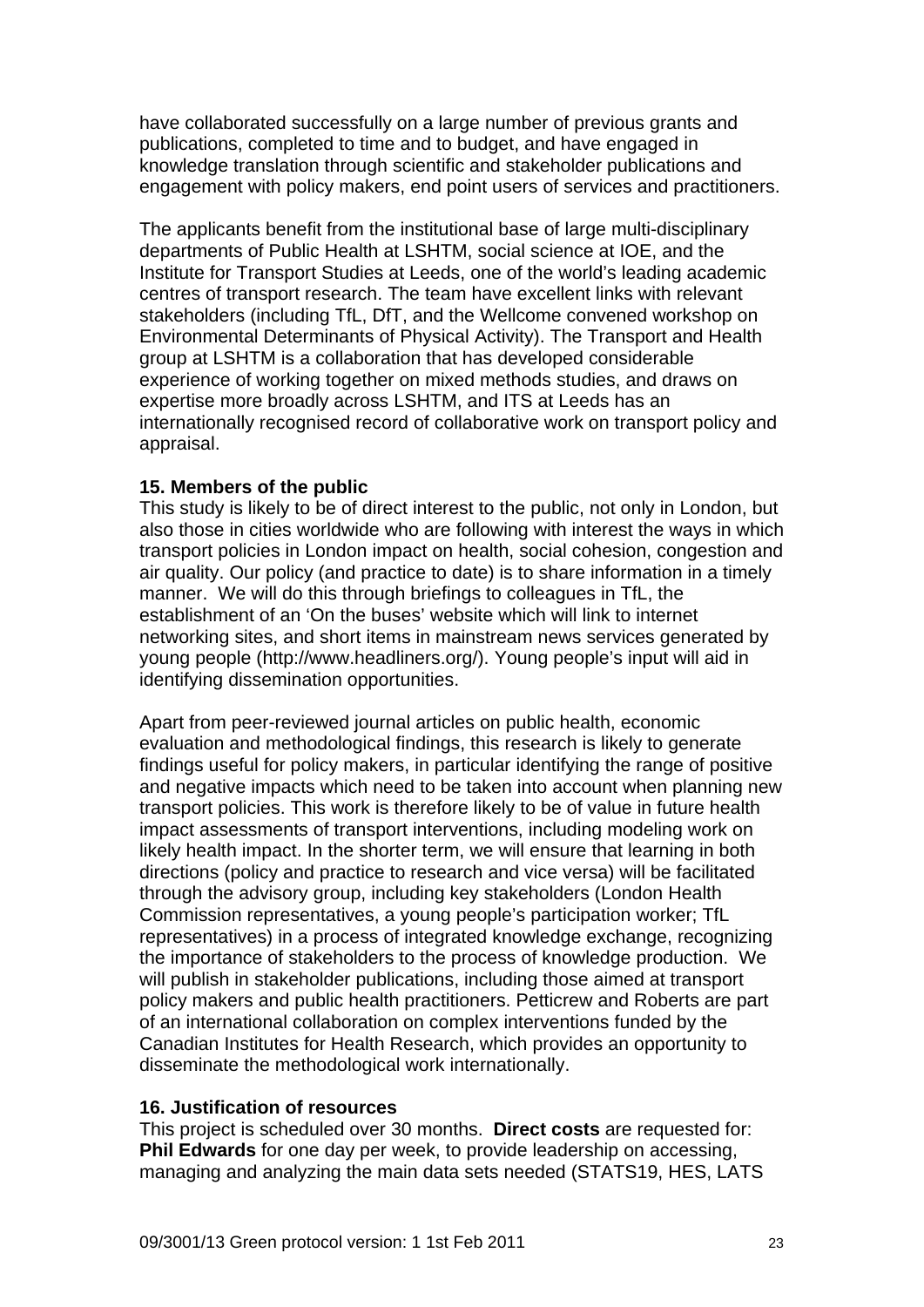etc), supervise the RF and to lead on the interpretation and writing up of the quantitative analysis. **Rebecca Steinbach** (RF), who has expertise in GIS methods, and the transport data sets needed. She will be employed over 30months to lead on data analysis and generation, assisted by a TBA RA for 18 months on the qualitative fieldwork. One **O.5 FTE** administrative assistance is required to help with budget management and correspondence. **Charlotte Kelly** will be employed for 48 days across the duration of the project to work on Aim 6 (the development and testing of the economic evaluation methodology). She will be working alongside John Nellthorp. **John Nellthorp** will be employed for 45 days across the duration of the project to work on Aim 6. They both have considerable expertise in transport policy appraisal and will contribute throughout the project to other aims through their knowledge of the transport studies literature and methods of evaluation.

Allocated costs only are requested in relation to the contributions of the other applicants. The time of these senior applicants is crucial to the success of a complex and novel project, where full exploitation of the potential will require interaction time. Each will contribute 0.5 days per week as follow: **Judith Green** (PI), to manage the timely progress of the project, manage the collaboration, supervise the qualitative component, contribute to observational fieldwork, integrate the qualitative and quantitative data. **Mark Petticrew** (CI) to lead on methodological development, lead on appropriate dissemination to networks working on complex interventions and lead outcome on implications for quasi-experimental design. **Paul Wilkinson** (CI) to provide methodological input from perspective of environmental epidemiology, and advise on research design throughout the study. **Helen Roberts** (CI) to provide expertise on research with young people, systematic integration of evidence, to contribute to primary research with older people, to observational fieldwork and to knowledge exchange.

Equipment and research costs are those essential to facilitate the fieldwork (digital recorders, transcription) and access to literature and data, and those for dissemination include one UK and one international conference. Costs are also included for 3 seminars for the research team, one in Leeds and two in London, at key points in the project, and for collaborator meetings.

# **17. References**

- Arai L, Britten N, Popay J et al (2005) Testing methodological developments in the conduct of narrative synthesis: a demonstration review of research … *Evidence & Policy*, 3**:**361-83
- Besser L, Dannenberg A. (2005). Walking to public transit: Steps to help meet physical activity recommendations. *American Journal of Preventive Medicine*, 29, 273-280.
- Bickel P, Burgess A, Hunt A, Laird J, Lieb C, Lindberg G and Odgaard T (2005), *State-of-the-art in*

 *project assessment*, Deliverable 2, HEATCO Project. Stuttgart: IER. Brunton G, Oliver S, Oliver K, Lorenc T. (2006) *A synthesis of research* 

*addressing children's, young people's and parents' views of walking*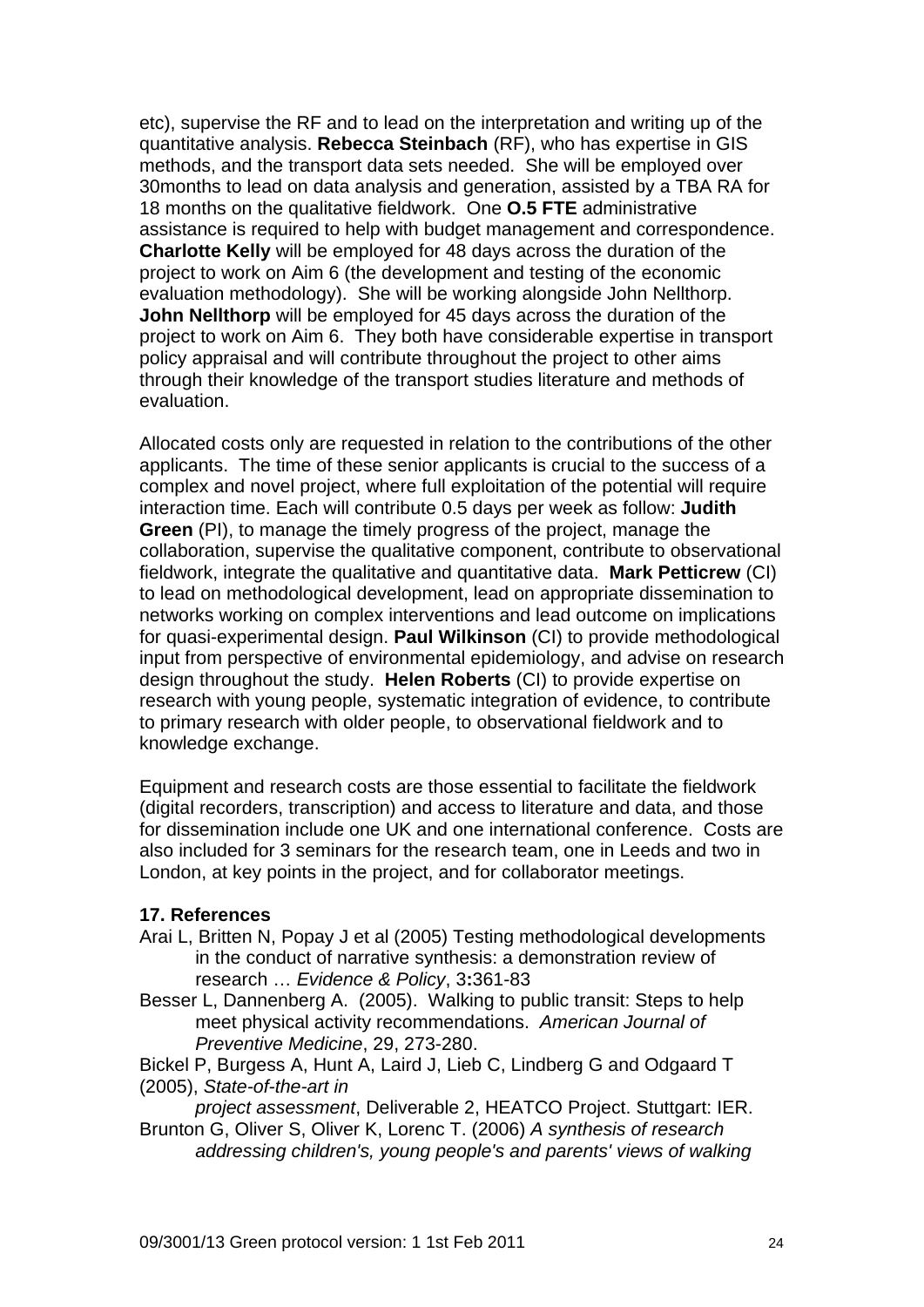*and cycling for transport.* London: EPPI-Centre, Social Science Research Unit, Institute of Education, University of London.

- Craig P, Dieppe P, Macintyre S, et al (2008) Developing and evaluating complex interventions: the new Medical Research Council guidelines. *BMJ* 337: 979-83
- Crum A, Langer E (2007) Mind set matters: exercise and the placebo effect. *Psych Sci* 178: 165-171
- (DoH) Department of Health (2004) *Choosing health: making healthier choices easier.*
- DfT (1999) Young people and crime on public transport London: DfT
- DfT (2004a) *Walking and cycling: an action plan*. London: DfT
- DfT (2004b) TAG Unit 3.3.1: The Environment Objective

# [http://www.dft.gov.uk/webtag/webdocuments/3\\_Expert/3\\_Environment\\_](http://www.dft.gov.uk/webtag/webdocuments/3_Expert/3_Environment_Objective/3.3.1.htm) [Objective/3.3.1.htm](http://www.dft.gov.uk/webtag/webdocuments/3_Expert/3_Environment_Objective/3.3.1.htm)

DfT(2004c) TAG Unit 2.7.2: Appraisal Summary

Table[http://www.webtag.org.uk/webdocuments/](http://www.webtag.org.uk/webdocuments/%20%20%20%202_Project_Manager/7_Transport_Appraisal_Green_) 

2 Project Manager/7 Transport Appraisal Green Book/2.7.2.htm DfT (2009a) TAG Unit 3.4.1: The Accidents Sub-Objective

- [http://www.dft.gov.uk/webtag/webdocuments/3\\_Expert/4\\_Safety\\_Objec](http://www.dft.gov.uk/webtag/webdocuments/3_Expert/4_Safety_Objective/3.4.1.htm) [tive/3.4.1.htm](http://www.dft.gov.uk/webtag/webdocuments/3_Expert/4_Safety_Objective/3.4.1.htm)
- DfT (2009b) TAG Unit 3.14.1 Guidance on the Appraisal of Walking and Cycling Schemes

[http://www.dft.gov.uk/webtag/webdocuments/3\\_Expert/14\\_Walking\\_Cy](http://www.dft.gov.uk/webtag/webdocuments/3_Expert/14_Walking_Cycling/3.14.1.htm) [cling/3.14.1.htm](http://www.dft.gov.uk/webtag/webdocuments/3_Expert/14_Walking_Cycling/3.14.1.htm)

- Drummond MF, Sculpher MJ, Torrance GW, O'Brien BJ, Stoddart GL. (2005) Methods for the Economic Evaluation of Health Care Programmes. Oxford, Oxford University Press.
- Edwards P, Green J, Roberts I, Grundy C, Lachowycz K (2006a) *Deprivation and road safety in London*.
- Edwards P, Green J, Roberts I, Lutchmun S. (2006b) Deaths from injury in children and employment status in family: analysis of trends in class specific death rates. *BMJ* ;333:119-121.

Edwards P, Green J, Lachowycz, Grundy C, Roberts I.(2008) Serious injuries in children: variations by area deprivation and settlement type *Archives of Diseases in Childhood* 93: 485-9

Edwards R. (2008) Public transit, obesity, and medical costs: assessing the magnitudes *Preventive Medicine* 46: 14-21

Frank L, Anderson M, Schmidt T. (2004). Obesity relationships with community design, physical activity, and time spent in cars. *American Journal of Preventive Medicine,* 27: 87-96.

- Fujii S, Kitamura R (2003) What does a one-month free bus ticket do to habitual drivers? *Transportation* 30: 81-95
- Glasziou P.(2007) When are randomised trials unnecessary? Picking signal from noise. *BMJ* 334:349-351
- Gordon-Larsen P, Nelson M, Beam K. (2005) Associations among Active transportation, physical activity, and weight status in young adults. *Obesity Research*, 13: 868-875.
- Hamer M, Chida Y. (2008) Active commuting and cardio-vascular risk: a metaanalytic review. *Preventative Medicine* 46: 9- 13.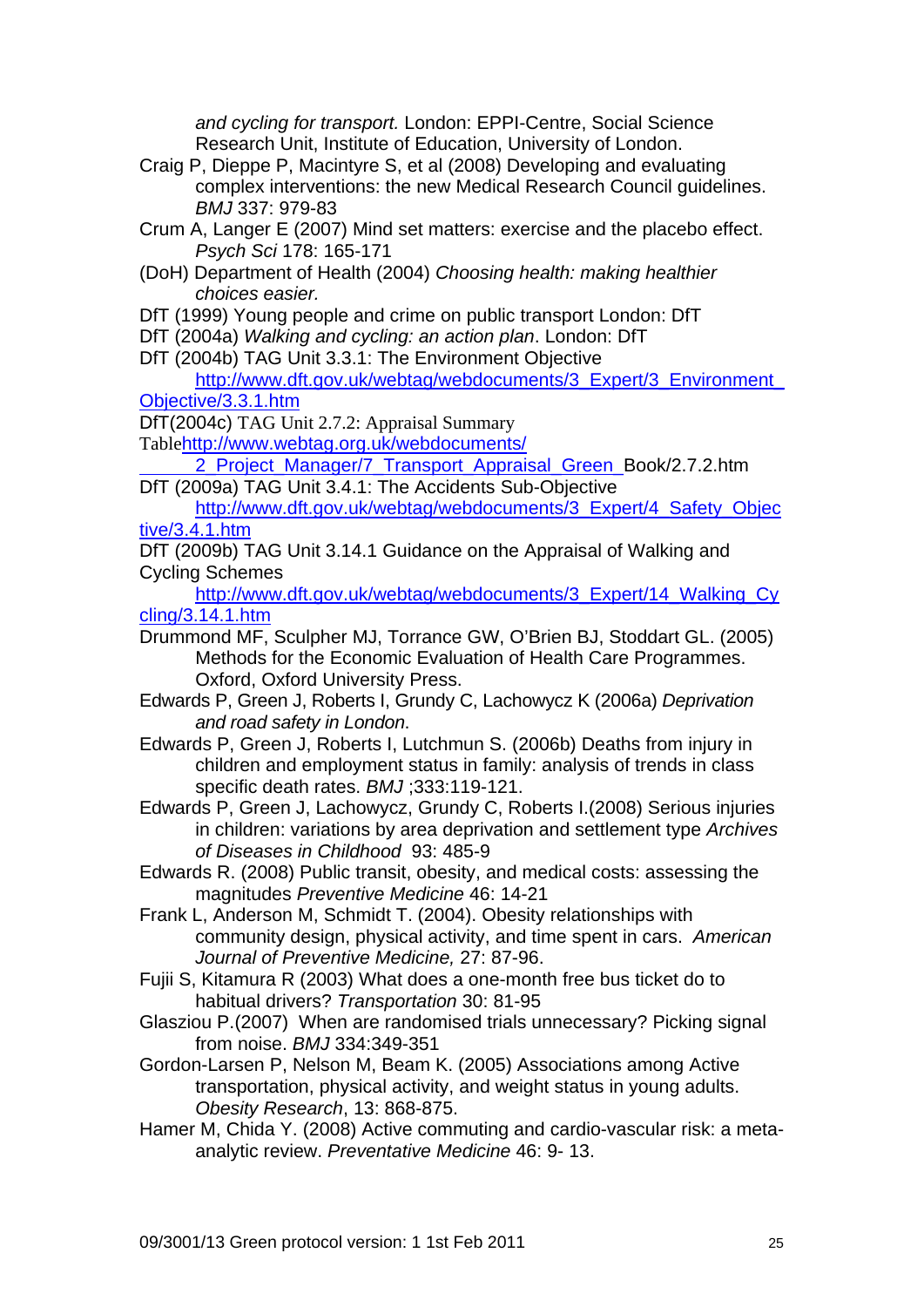- Jones L, Davies A and Eyers T (2000) Young people, transport and risk: comparing access and independent mobility in urban, suburban and rural environments, *Health Education Journal*, 59: 315-328.
- Julien A, Carré JR (2002) Cheminements pietonniers et exposition au risqué *Recherche Transports Sécurité* 76: 173-89
- Killoran A, Doyle N, Waller S, Wohlgemuth C, Crombie H. (2006) *Transport interventions promoting safe cycling and walking*. Evidence Briefing. London: NICE.
- London Assembly (2008) *Crime and disorder on London's buses*. LA Transport Committee.

Morris J, Hardman A (1997) Walking to health *Sports Medicine*. 23: 306-332

- Ogilvie D, Egan M, Hamilton V and Petticrew M. (2004) Promoting walking and cycling as an alternative to using cars: systematic review. *BMJ* 329: 763-
- Ogilvie D, Mitchell R, Mutrie N, Petticrew M, Platt S. (2006) Evaluating health effects of transport interventions. *American Journal of Preventive Medicine*, 31, 118-126.
- Ogilvie D, Foster CE, Rothnie H et al. (on behalf of the Scottish Physical Activity Research Council). (2007) Interventions to promote walking: a systematic review. *BMJ*: 334: 1204-1214
- Oja P, Vuori I, Paronen O. (1998). Daily walking and cycling to work: their utility as health-enhancing physical activity. *Patient Education and Counseling*, 33: S87-S94.
- Petticrew M, Cummins S, Ferrell C, Findlay A, Higgins C, Hoy C, Kearns A, Sparks L (2005) Natural experiments: an underused tool for public health? *Public Health,* 119: 751-757.
- Preston J (2009) Epilogue: transport research and social exclusion some reflections. *Transport Policy* doi10.1016/j.tranpol.2009.04.003
- Shiell A, Hawe P and Gold L (2008) Complex interventions or complex systems? Implications for health economic evaluation *BMJ* 336: 1281-3

Social Exclusion Unit (2003) *Making the connections Final report on transport and social exclusion*.

Sonkin B, Edwards P, Roberts I, Green J. (2006) Walking, cycling and transport safety: an analysis of

child road deaths. *J R Soc Med* 2006;99:402–405.

Shadish W, Campbell D, Cook T (2002) *Experimental and Quasi Experimental Designs for* 

 *Generalized Causal Inference* Houghton Mifflin Co., New York.

Steinbach R, Edwards P, Green J and Grundy C (2008) *Road safety of London's Black and Asian Minority Ethnic Groups*. A report to the Road Safety Unit. London: LSHTM

- Strauss A. (1987) *Qualitative analysis for social scientists*. Cambridge University Press.
- Synovate Ltd (c2006) *TfL U16 Free Bus Travel Research report*. Unpublished report for TfL
- Synovate Ltd (2007) *Impact of free travel for 16-17 year olds: quantitative research report.*TfL
- Thomas J, et al (2007) *Accidental injury, risk-taking behaviour and the social circumstances in which young people (aged 12-24) live: a systematic review*. London: SSRU, Institute of Education.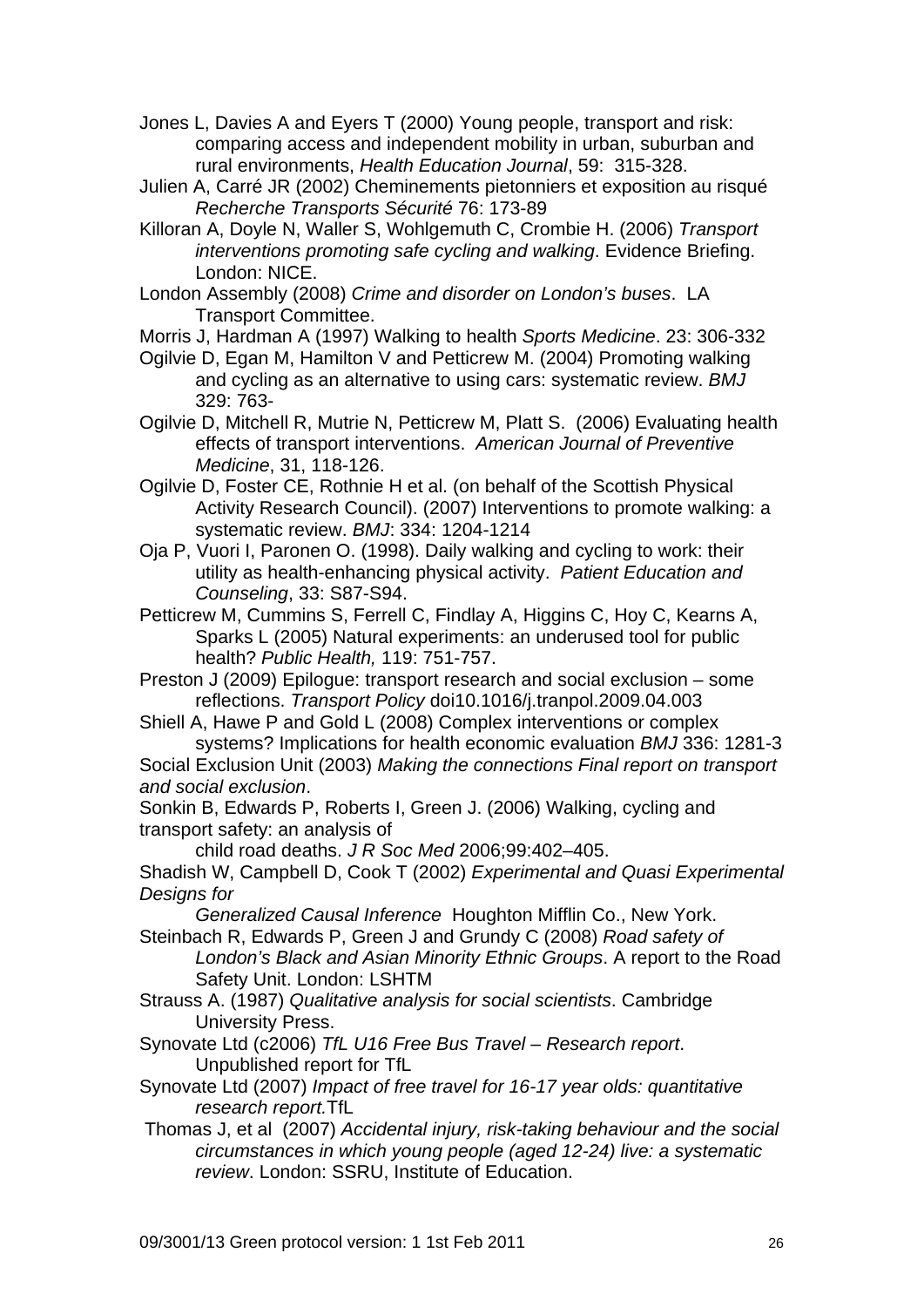The Stationery Office (2004) *Obesity: Third Report of Session 2003-04*  Wanless D. (20004) *Securing good health for the whole population: final report*.HM Treasury

Watkiss P, Brand C, Hurley F, et al. (2000) *On the Move. Informing transport health impact assessment in London.* London: NHS Executive. AEA Technology, 2000

WHO (2008) *Economic valuation of transport related health effects. Review of methods and* 

*development of practical approaches, with a special focus on children.*